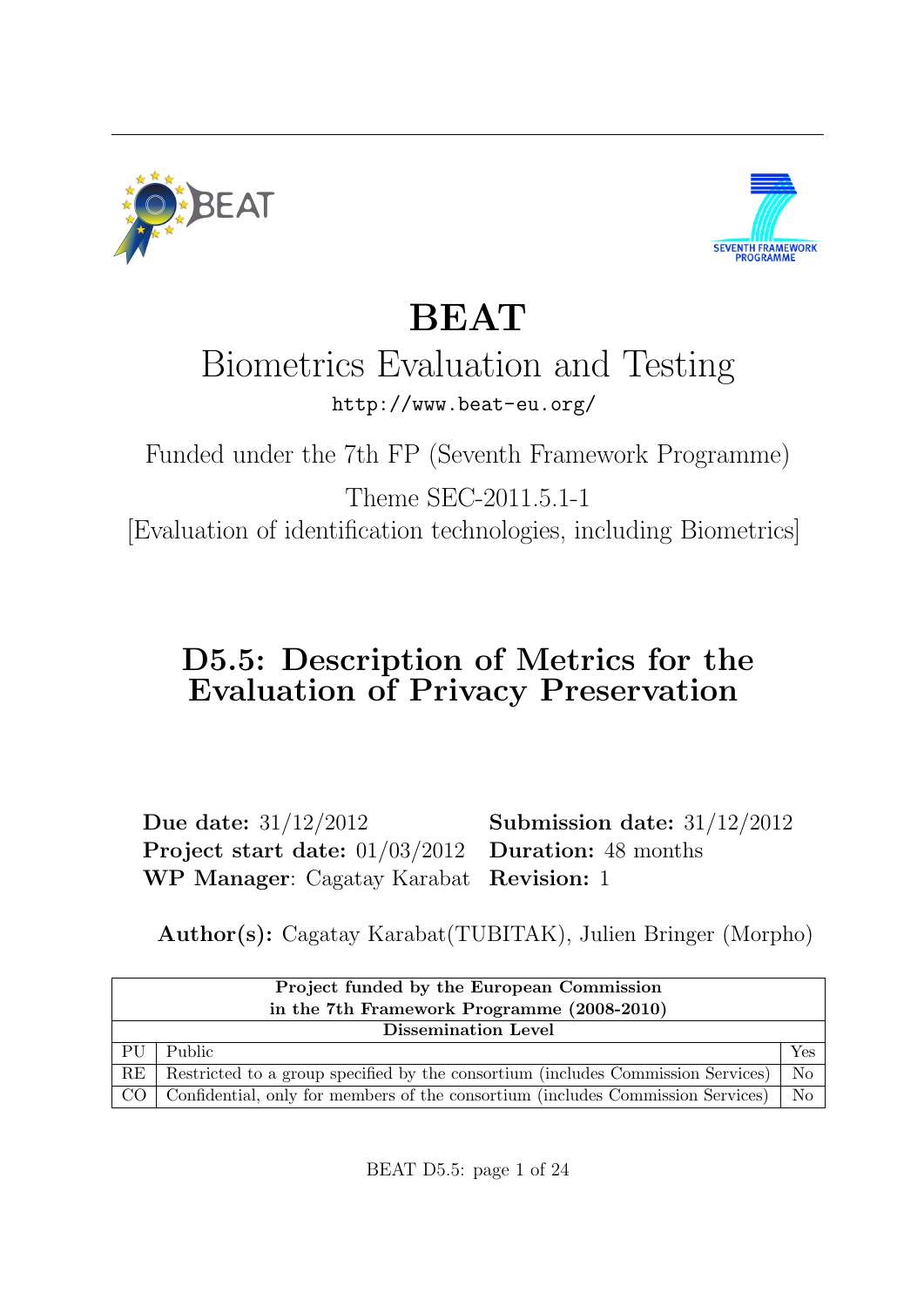BEAT D5.5: page 2 of 24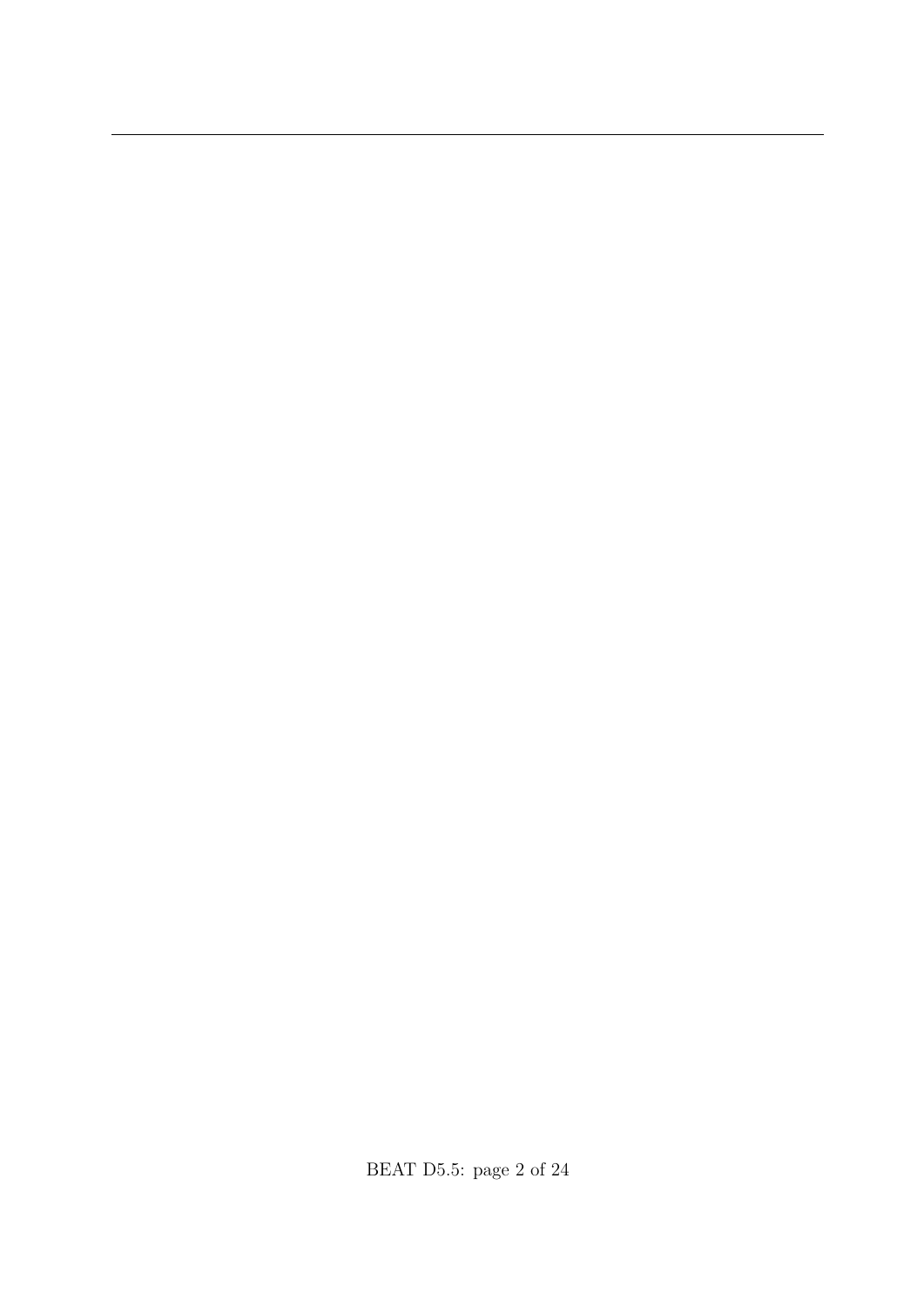

## D5.5: Description of Metrics for the Evaluation of Privacy Preservation

#### Abstract:

This report is a literature survey on the metrics for privacy preservation. It will also describe the basic properties of the required quantitative and qualitative metrics by taking into account necessary security measures. In other words, it will deliver a requirement analysis for privacy preservation metrics.

The deliverable is structured as follows. The first section is devoted to the Introduction of the privacy preservation metrics. The second section addresses threat models. The third section covers privacy preservation metrics for biometric template protection methods. The forth section is related with the privacy preservation metrics for biometric systems. Finally, we give brief summary at the last section.

BEAT D5.5: page 3 of 24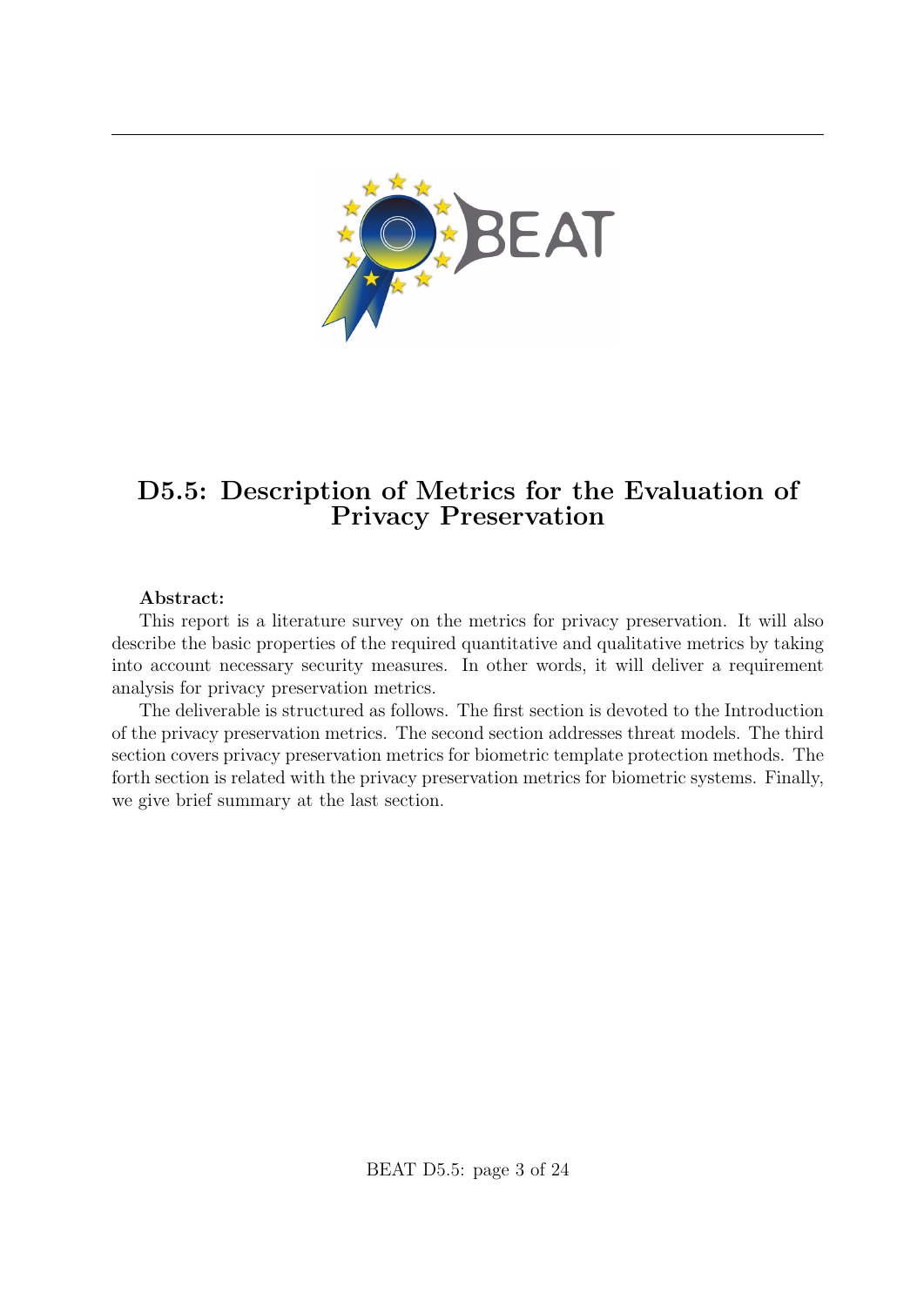BEAT D5.5: page 4 of 24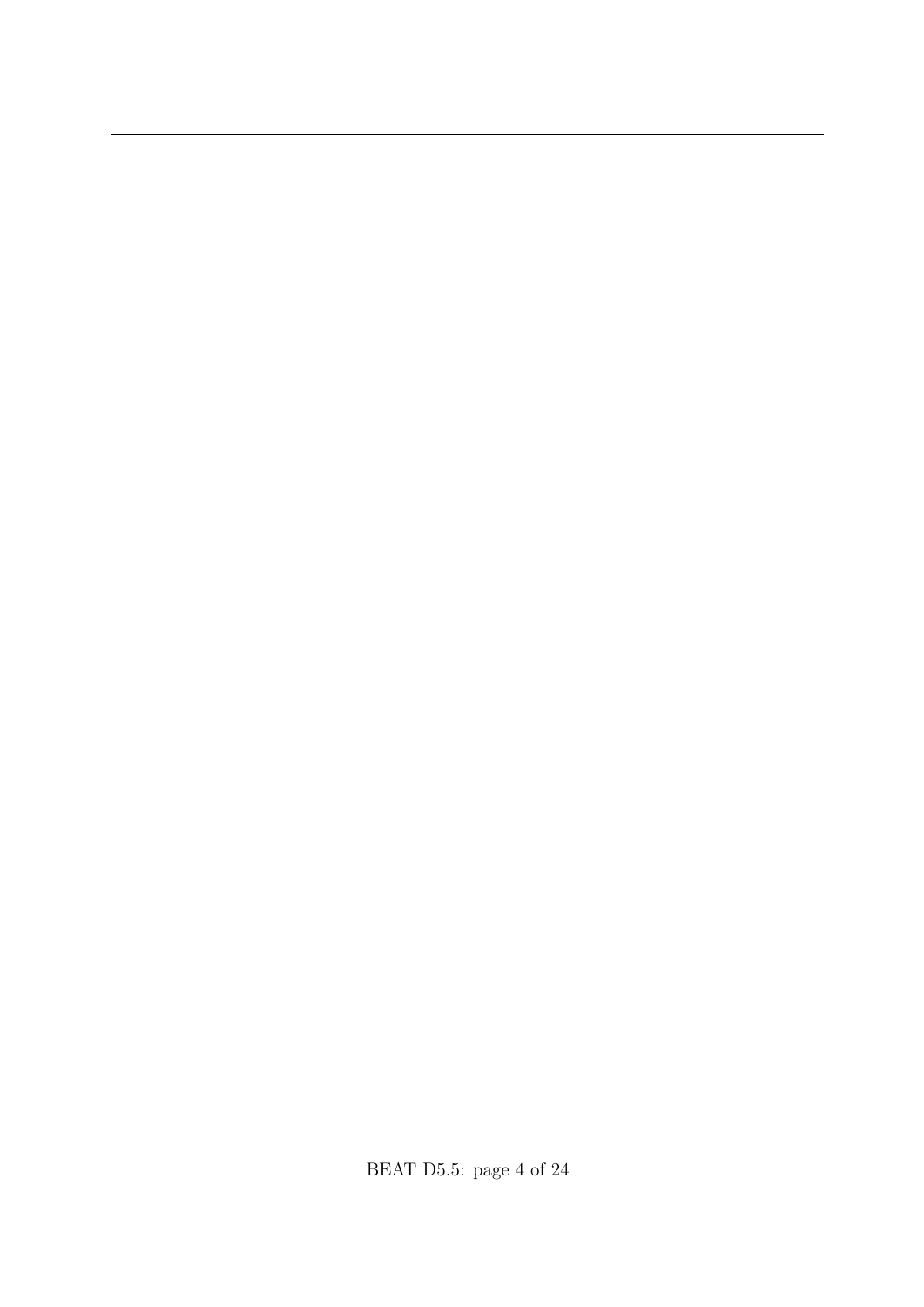# Contents

| $\mathbf{1}$   |                      | Introduction                                                         | 7        |  |  |  |  |  |
|----------------|----------------------|----------------------------------------------------------------------|----------|--|--|--|--|--|
| $\overline{2}$ |                      | <b>Protection Goals</b>                                              | 9        |  |  |  |  |  |
| 3              | <b>Threat Models</b> |                                                                      |          |  |  |  |  |  |
|                | 3.1                  |                                                                      | 10       |  |  |  |  |  |
|                | 3.2                  |                                                                      | 11       |  |  |  |  |  |
|                | 3.3                  |                                                                      | 11       |  |  |  |  |  |
| 4              |                      | Privacy Preservation Metrics for Biometric Template Protection Meth- |          |  |  |  |  |  |
|                | ods                  |                                                                      | 12       |  |  |  |  |  |
|                | 4.1                  |                                                                      | 15       |  |  |  |  |  |
|                | 4.2                  |                                                                      | 15       |  |  |  |  |  |
|                | 4.3                  |                                                                      | 16       |  |  |  |  |  |
|                | 4.4                  |                                                                      | 16       |  |  |  |  |  |
| $\bf{5}$       |                      | Privacy Preservation Metrics for Biometric Recognition Systems       |          |  |  |  |  |  |
|                | 5.1                  |                                                                      | 18<br>18 |  |  |  |  |  |
|                | 5.2                  |                                                                      | 20       |  |  |  |  |  |
|                |                      | 5.2.1                                                                | 20       |  |  |  |  |  |
|                |                      | 5.2.2                                                                | 20       |  |  |  |  |  |
|                | 5.3                  | Attackers                                                            | 21       |  |  |  |  |  |
|                | 5.4                  |                                                                      | 21       |  |  |  |  |  |
|                |                      | 5.4.1                                                                | 21       |  |  |  |  |  |
|                |                      | 5.4.2                                                                | 21       |  |  |  |  |  |
|                |                      | 5.4.3                                                                | 21       |  |  |  |  |  |
|                | 5.5                  |                                                                      | 22       |  |  |  |  |  |
|                |                      |                                                                      |          |  |  |  |  |  |
| 6              |                      | Summary                                                              | 23       |  |  |  |  |  |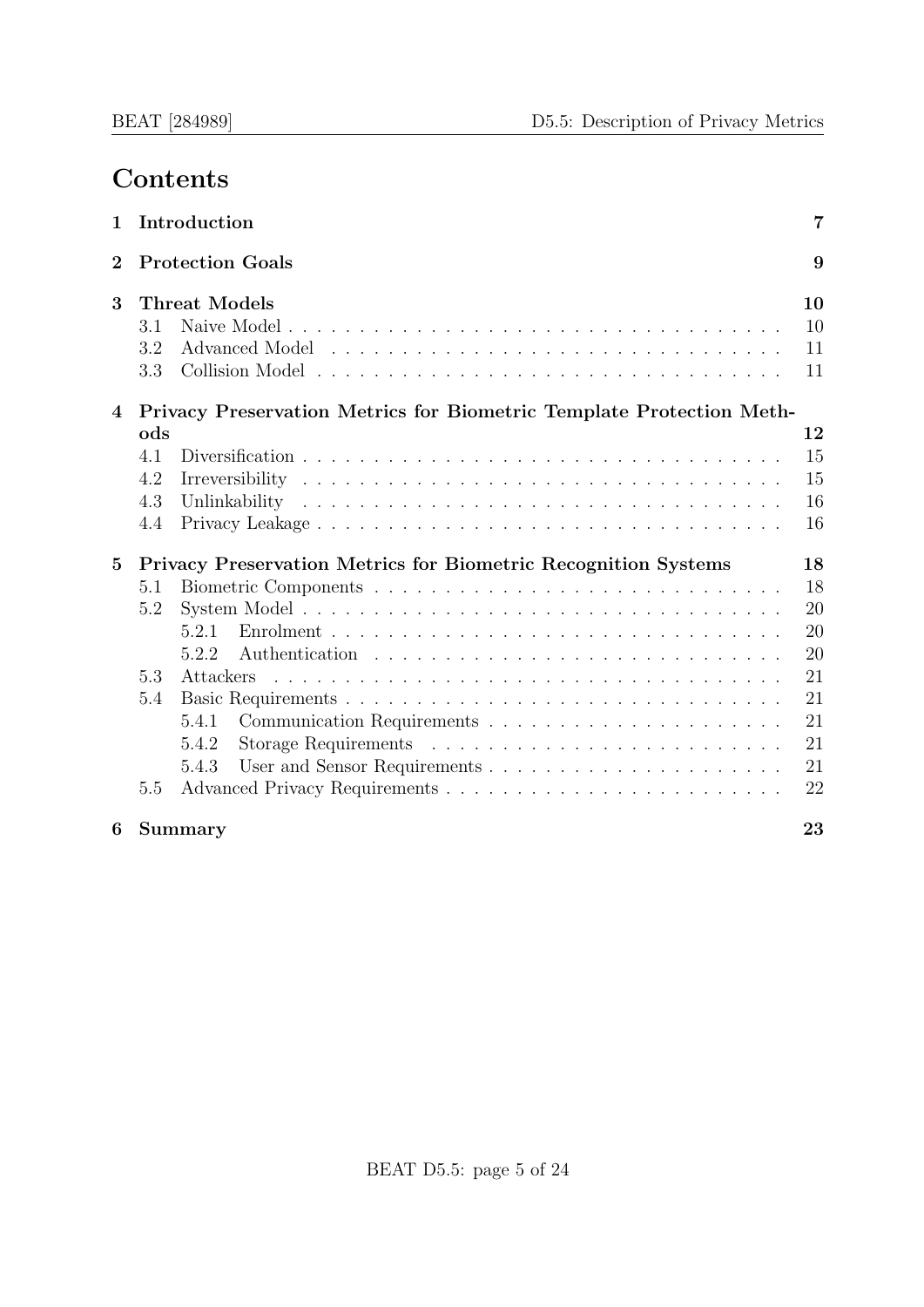BEAT D5.5: page 6 of 24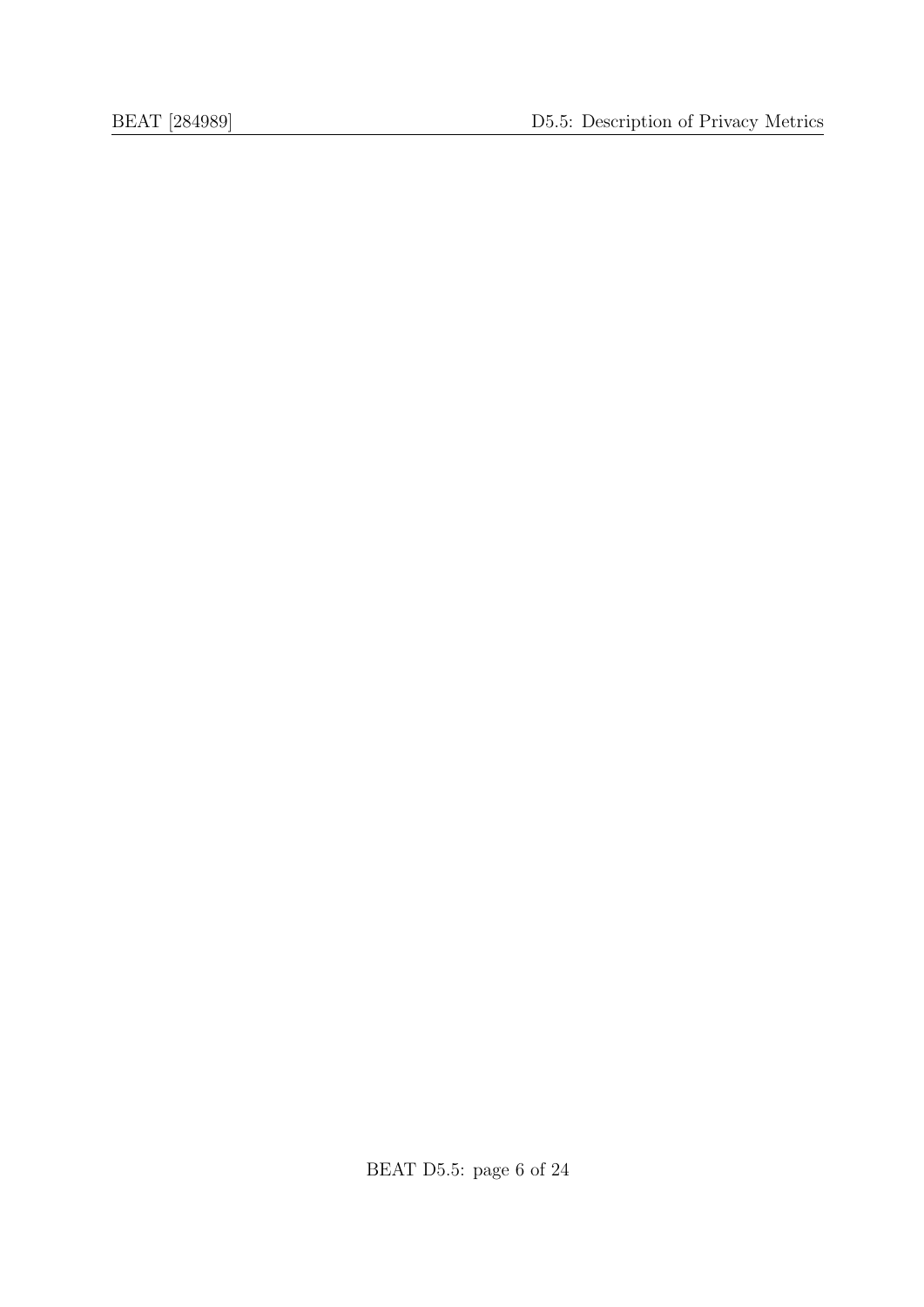

Figure 1: Classification of privacy preservation metrics

## 1 Introduction

In recent years, biometrics have started being used in many real life applications. Widespread usage of biometrics, however, brings security and privacy problems. Since biometrics are derived from human bodies (e.g. face, fingerprint, iris) or activities of a human (e.g. gesture), it is personal information, hence, it is classified as sensitive information. The personal data is defined in the European Data Protection Directive 95/46/EC [1]: 'personal data shall mean any information relating to an identified or identifiable natural person ('data subject') and an individual have the right of access to and the right to rectify the data concerning him'.

Especially, it is really hard to assess either a biometric template protection method or a biometric recognition system in terms of privacy. There exists a need for a generalized privacy evaluation framework for both biometric template protection methods and biometric recognition systems. Privacy evaluation metrics are the main elements of a generalized privacy evaluation framework. In this deliverable, we discuss how to design an evaluation framework for biometric template protection methods and biometric recognition systems in terms of privacy. Therefore, we analyze potential privacy protection metrics for 1) Biometric template protection methods, 2)Biometric recognition systems as shown in Figure 1.

Privacy preservation ability of a biometric template protection scheme can be assessed via diversification, irreversibility, privacy leakage, and unlinkability. Irreversibility is related with the complexity to retrieve biometric features, while privacy leakage quantifies how much information about biometric data is contained in a secure biometric template. Another important criterion is unlinkability. Assume that an adversary obtains two secure templates. It should be difficult for him to verify whether they are generated from the same subject or not. Furthermore, combining two secure templates should not be helpful to estimate secrets or to retrieve biometric features. On the other hand privacy preserva-

BEAT D5.5: page 7 of 24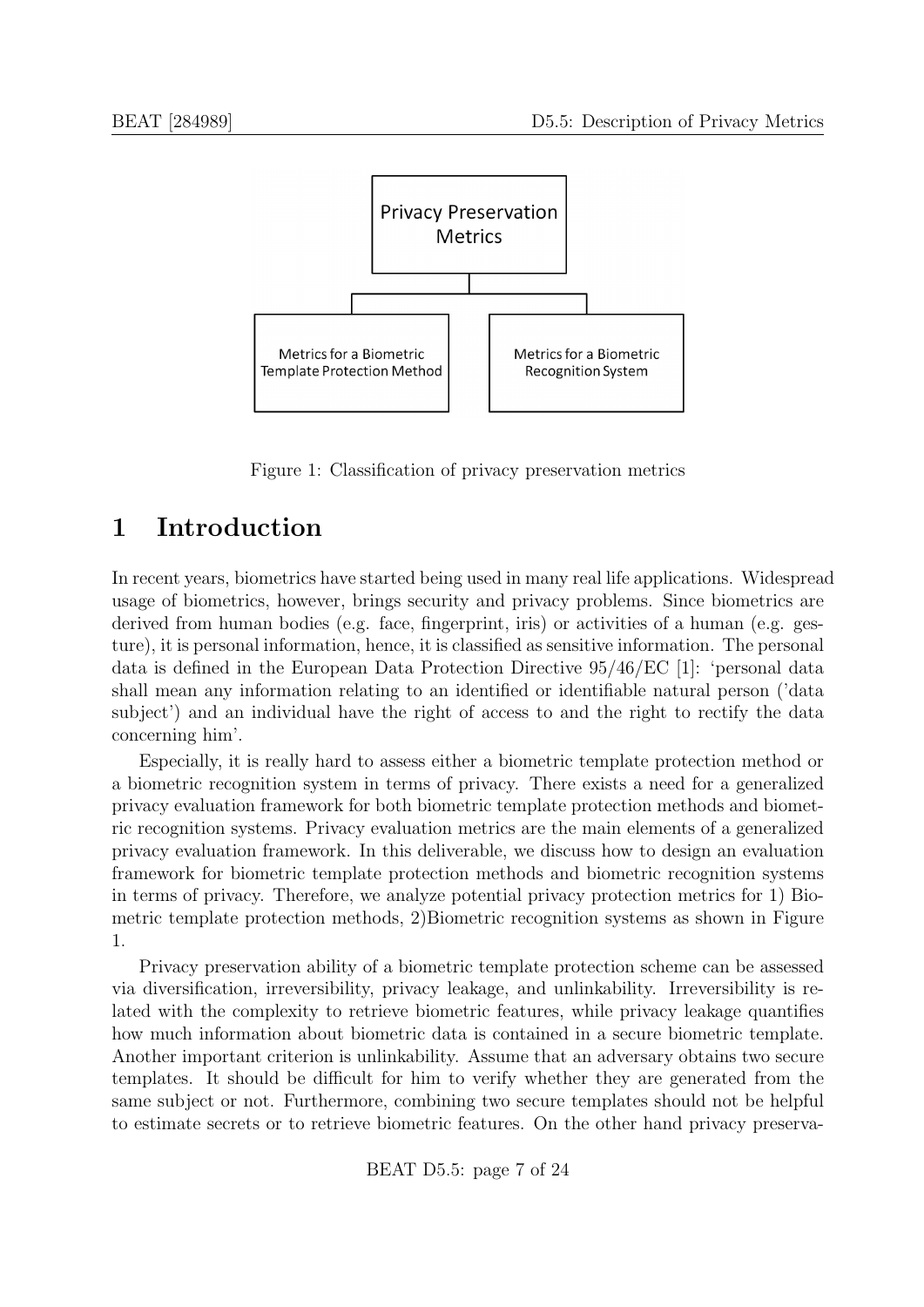tion ability of a biometric recognition system can be assessed via communication, storage, user and sensor requirements.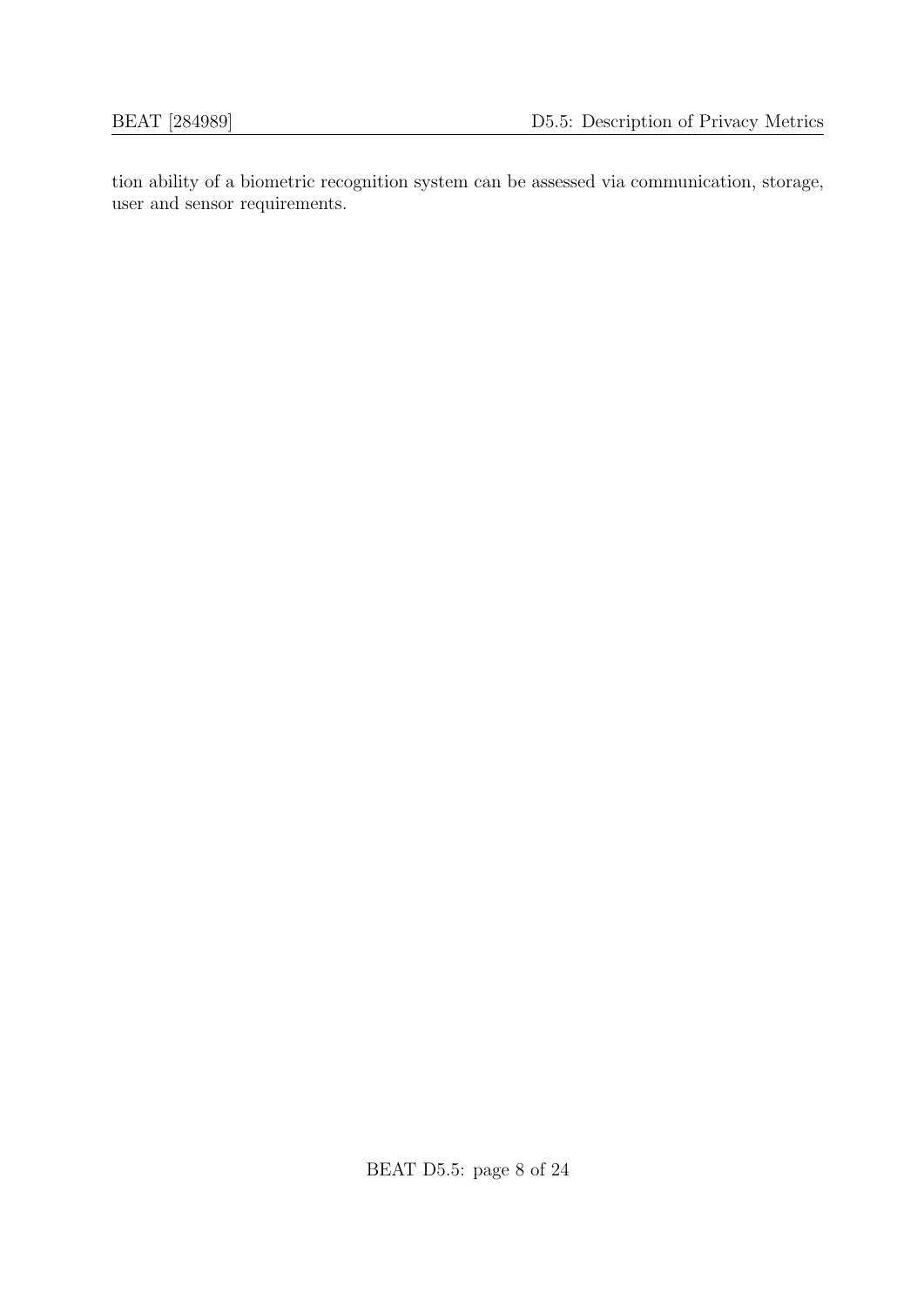

Figure 2: Generalized Privacy Evaluation Framework

# 2 Protection Goals

In a general privacy evaluation framework, the first step is to specify the objectives of the evaluation in order to properly determine metrics. The protection goals should be defined in order to clarify the aim of the evaluation. Within the concept of this deliverable, privacy is the protection goal of a biometric template protection method or a biometric recognition system.

The next step is to determine the threat models with respect to the abilities of an adversary. The last step is the evaluation. There are two types of evaluation: 1) Theoretical evaluation, 2)Practical evaluation. It should be noted that it is still unknown whether privacy preservation metrics are suitable for empirical evaluation and how these metrics can be measured in practice.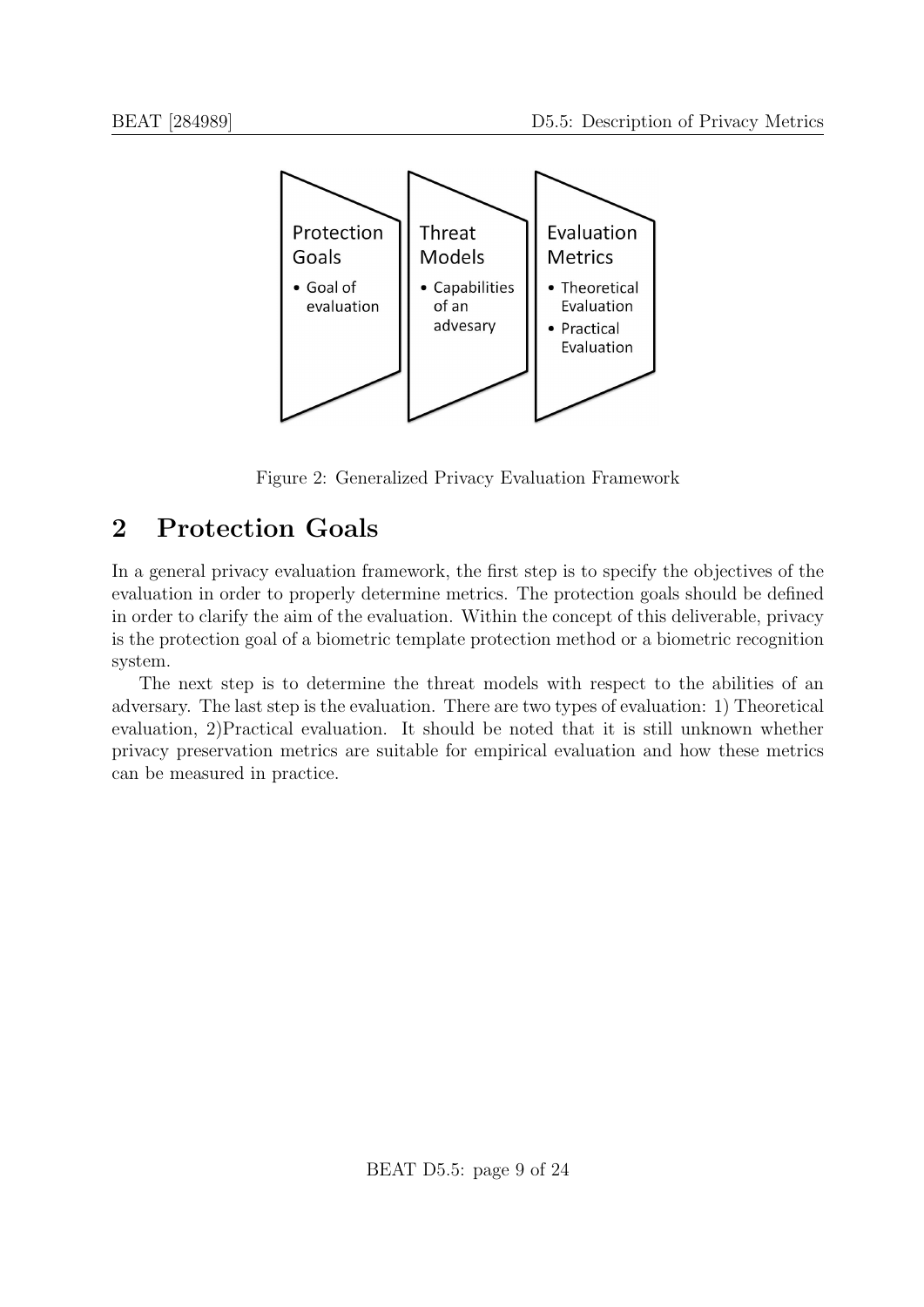## 3 Threat Models

Choosing appropriate privacy preservation metrics is very important in order to evaluate the privacy preservation level of a biometric template protection method or biometric recognition system. The privacy preservation metrics should be identified with respect to the pre-defined threat models. Therefore, the first step is to specify the threat models. Some of the key check list questions in order to determine the threat models are as follows:

- 1. What are the abilities of an adversary?
- 2. What kind of information and system parameters an adversary can access in a practical attack?
- 3. How much computational power is available for an adversary?

Biometric template protection methods aim to increase the robustness of biometrics against internal and external attacks in a biometric recognition system. It is important to identify the power of an adversary before assessing the method in terms of privacy. In other words, the threat models are classified according to the information and computational resource available to an adversary. In this concept, three main threat models are defied as follows [20]:

- Naive Model
- Advanced Model
- Collision Model

Naive and advanced threat models are derived from the cryptanalysis which a cryptanalyst defines during assessment of cryptosystems. Naive threat model is the basic and the weakest threat model whereas advanced model is the most dangerous model which assess the privacy preservation level of a biometric protection method against a qualified adversary. On the other hand, collision model uses inherent weaknesses of biometrics (i.e. false acceptance rate). It is possible to refine threat models or extend new requisitions according to privacy requirements. It is worth to mention that the threat models are prerequisites for quantifying privacy.

## 3.1 Naive Model

In this threat model, an adversary has only access to secure biometric templates which are the outputs of a biometric template protection method (e.g. if biohashing method is used, an adversary is assumed to get biohashes). He has neither information of the underlying algorithm in a template protection system, nor owns a large biometric database. Besides, the biometric protection system is considered as a blackbox.

BEAT D5.5: page 10 of 24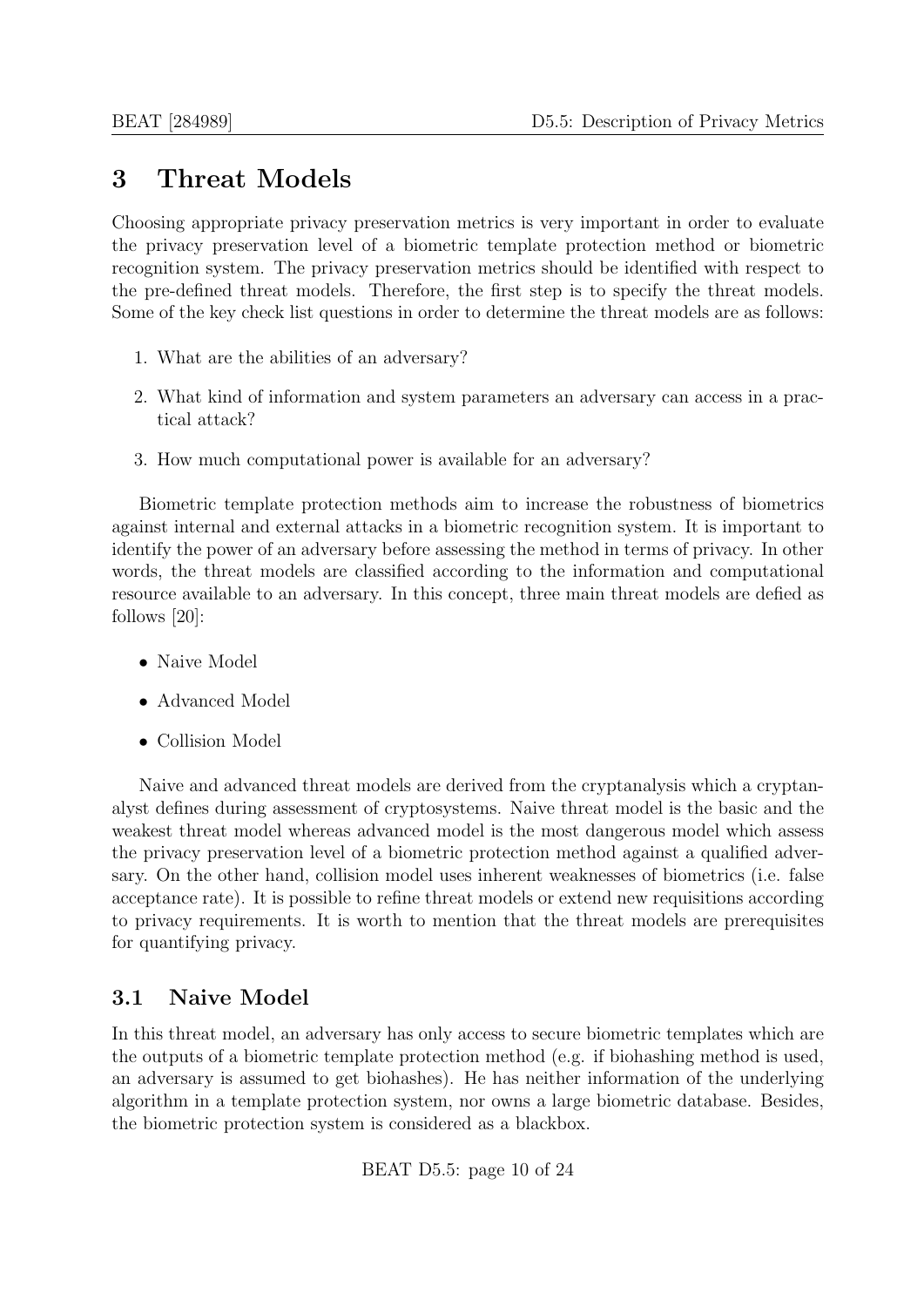## 3.2 Advanced Model

In this threat model, an adversary has full knowledge of the underlying biometric template protection method as stated in Kerckhoff's principle of cryptology (A cryptosystem should be secure even if everything about the system, except the key, is public knowledge.). In other words, adversary can access system internal parameters and can adjust them, he can obtain secure biometric templates from different biometric databases and he knows statistical properties of biometric features. Furthermore, it is assumed that an adversary also knows the secret information of a biometric template protection method. For example, this secret information can be a secret parameter i.e. transformation parameters in cancelable biometrics or projection matrix in biohashing. It is important to see whether leakage of biometric information exists, if secret information is compromised. In a nutshell, it is assumed that all system parameters are known to an adversary in this threat model.

## 3.3 Collision Model

In this threat model, an adversary has sufficiently large amount of biometric data in order to gain information about biometric data. He can exploit inaccuracy of biometric template protection method/biometric recognition method, make an exhaustive search in his own database and find biometric data, which have sufficient similarity to that of a target user. If False Accept Rate (FAR) is false acceptance rate of the system under a given setting, 1/FAR is the average number of biometric data from different users, which an adversary needs in his own database. This attack can be seen as a "Zero Effort" attack where an impostor provides one of its biometric sample to be authenticated as the user.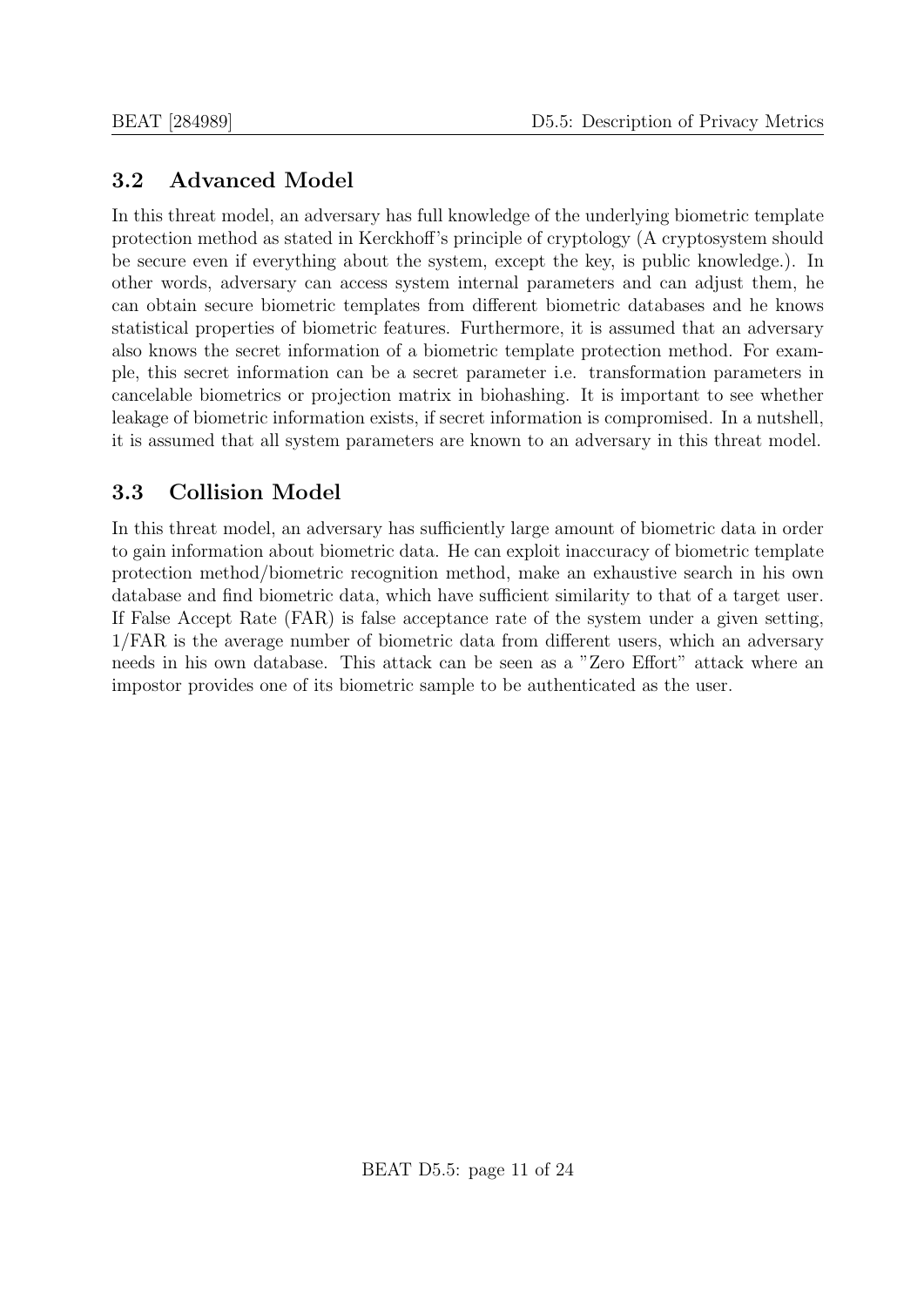# 4 Privacy Preservation Metrics for Biometric Template Protection Methods

Biometric template protection methods are designed to preserve privacy and increase security of biometric templates against possible attacks using stored or transferred biometric data [6, 13, 11, 7, 8]. These methods have a number of useful properties i.e. revocation and renewing of biometric templates, which are the crucial functionalities in identity management [10]. The international standard ISO/IEC 24745 [2] defines a high-level architecture of biometric template protection, which can model various types of methods. It consists of the following functions:

- 1. The pseudonymous identifier encoder  $(PIE)$  generates a pseudonymous identifier  $(PI)$  and auxiliary data  $(AD)$  from a biometric data  $(B)$  in the enrolment session:  $[PI; AD] = PIE(B)$  where PI denotes a protected identity of a user, B denotes biometric data and AD denotes user-specific data, which help to reproduce PI in an authentication process. Only  $PI$  and  $AD$  are stored as a secure template in the system. The biometric data B is deleted after the enrolment.
- 2. The pseudonymous identifier recorder  $(PIR)$  takes a queried biometric data  $(B')$  and the stored auxiliary data  $(AD)$  as inputs and computes a pseudonymous identifier  $PI'$  in the verification session:  $[PI'] = PIR(B';AD)$ .
- 3. The pseudonymous identifier comparator  $(PIC)$  compares  $PI'$  with the stored  $PI$ :  $v = PIC(PI; PI')$ . Depending on comparators, comparison result v is either a hard decision (yes/no) or a similarity score  $v$ .

The Figure 3 illustrates the construction of biometric template protection with PIE, PIR and PIC. Biometric recognition systems use the biometric data collected at the enrollment session B and the biometric data collected at the verification session  $B'$ . In real life applications, enrollment and verification stations are not placed at the same location. If the biometric data are centrally stored, database easily becomes attack target. In remote enrollment or authentication, biometric data needs to be transported, e.g. over Internet. From security point of view, transferring and storing PI, which cannot conceal biometric information, are better than using biometric templates themself. Please note that AD is allowed to be public in some algorithms, however, in others AD is a secret parameter. The desired properties of biometric template protection methods are:

- 1. Irreversibility: It is either computationally hard or impossible to deduce the underlying biometric data from PI.
- 2. Robustness: Biometric data vary due to acquisition noise, environment changes, aging effect, etc. The derived PIs should be robust to variation of input biometric data and PIC can compare PIs directly. Additionally, applying template protection should not influence the recognition performance in comparison with the original biometric system.

BEAT D5.5: page 12 of 24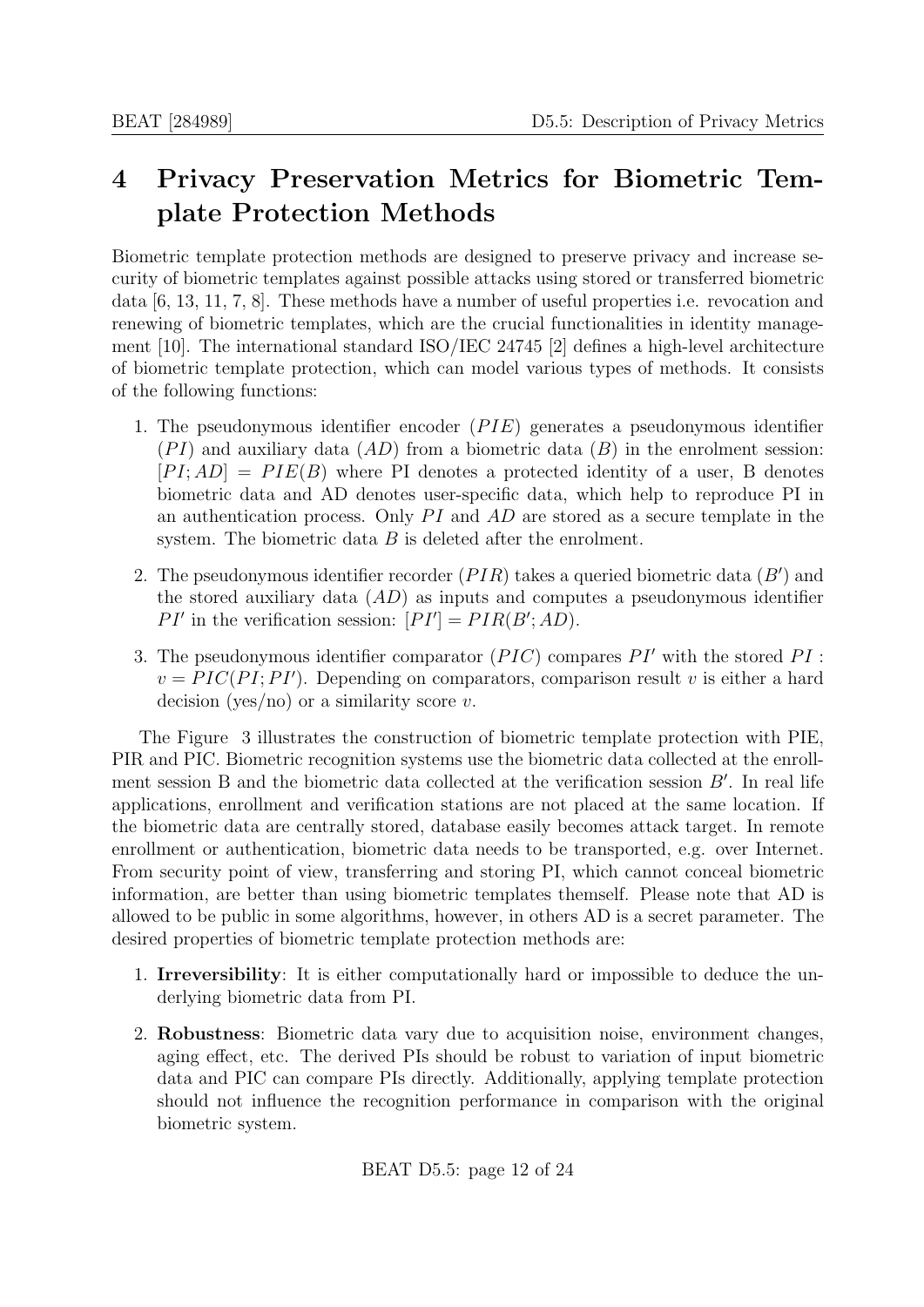

Figure 3: ISO reference architecture of biometric template protection

- 3. Diversity: Number of independent protected templates can be generated from one biometric characteristic.
- 4. Unlinkability: Knowledge of one protected template does not yield information on other protected templates derived from the same characteristics.

The Figure 4 shows the examples of functions used in the biometric template protection methods and the meaning of PI and AD. Various functions and constructions are used to meet the aforementioned requirements. Besides, all these methods can be described with the ISO architecture.

This section introduces the basic properties of required privacy preservation metrics for a biometric template protection method by taking into account necessary security measures. The potential criteria and requirements for privacy preservation metrics are defined as follows: [20, 16, 3]:

- 1. Diversification
- 2. Irreversibility
- 3. Unlinkability
- 4. Privacy Leakage

There exists number of potential metrics (e.g. min-entropy, average min-entropy, guessing entropy, conditional guessing entropy and statistical distance) in privacy assessment of a biometric template protection methods as shown in Table 1. These metrics evaluate the privacy from different aspects. Min-entropy,  $H_{\infty}(B)$  where B denotes biometric

BEAT D5.5: page 13 of 24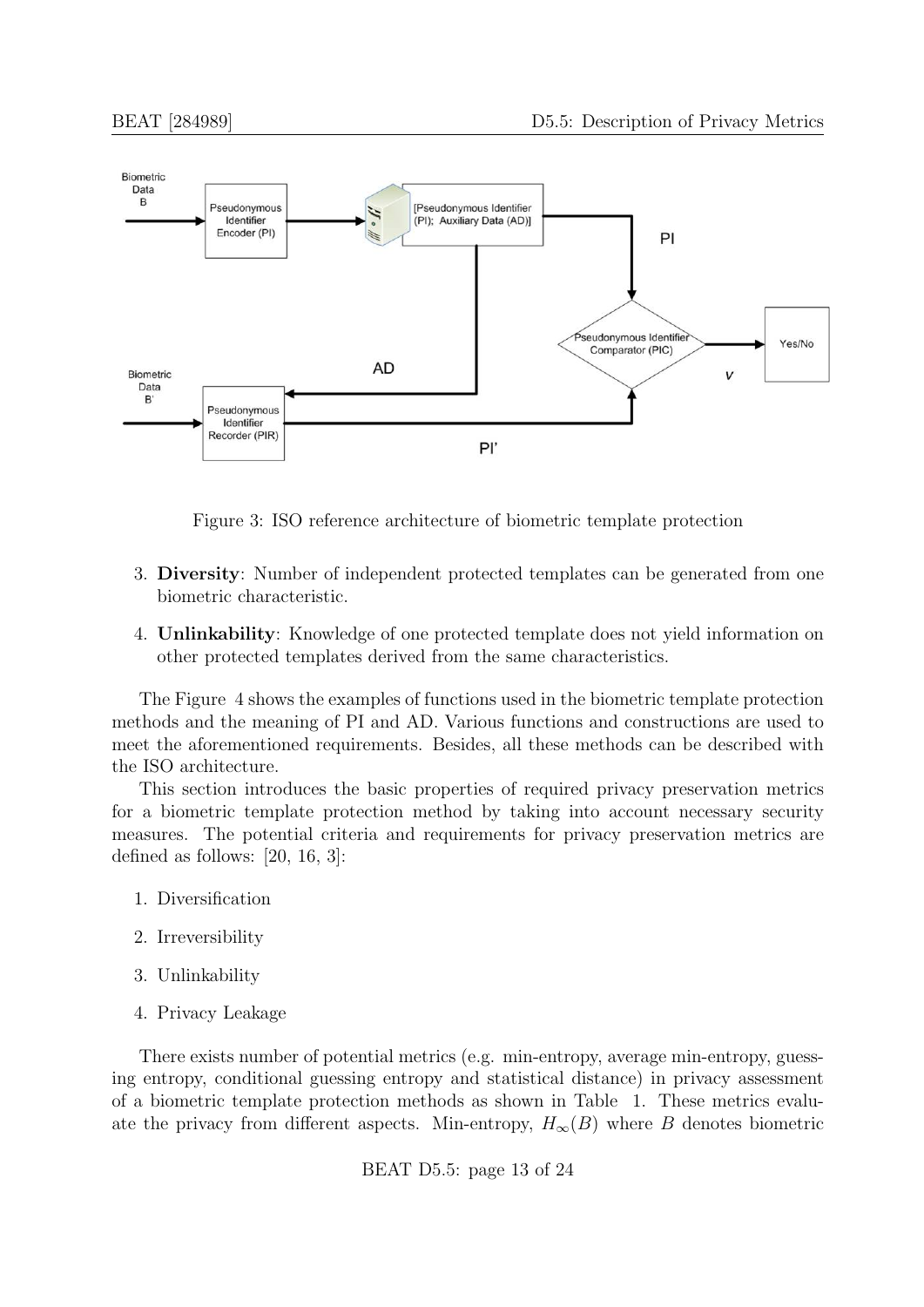|                                 |                                 | Requirements                                       |                                            | <b>Protected Biometric Template</b>      |                                         |                                      |
|---------------------------------|---------------------------------|----------------------------------------------------|--------------------------------------------|------------------------------------------|-----------------------------------------|--------------------------------------|
|                                 | Method                          | Irreversibility                                    | <b>Robustness</b>                          | Unlinkability                            | Pseudonymous<br>Identifier              | <b>Auxilary Data</b>                 |
|                                 | <b>Biometric</b><br>Encryption  | Whitening of<br>biometric sample<br>and encryption | <b>Correlation filter</b><br>and key table | Randomly<br>generated secret             | Hash of secret                          | Randomized<br>image and<br>key table |
| Transformation-based<br>methods | <b>Biohashing</b>               | Random<br>projection and<br>binarization           | <b>Hamming</b><br>distance<br>comparator   | Renewable<br>projection basis            | <b>Transformed</b><br>binary<br>feature | Projection<br>matrix                 |
|                                 | Cancelable<br><b>Biometrics</b> | Non-invertible<br>transformation<br>function       | Similarity<br>comparator                   | Renewable<br>transformation<br>parameter | <b>Transformed</b><br>feature           | Transformation<br>parameter          |
|                                 |                                 |                                                    |                                            |                                          |                                         |                                      |
|                                 | <b>Fuzzy Commitment</b>         | XOR and<br>encryption                              | Error correction<br>coding                 | Randomly<br>generated secret             | Hash of<br>secret                       | Helper data                          |
| Biometric<br>Systems<br>Crypto  | <b>Fuzzy Vaults</b>             | Secret hiding and<br>encryption                    | Similarity based<br>retrieval              | Randomly<br>generated secret             | Hash of<br>secret                       | Point set                            |

Figure 4: Examples of functions used in the biometric template protection methods and the meaning of PI and AD [20]

data, refers to the probability of the most frequently occurring element of a variable. The irreversibility can be measured via min-entropy in advanced model without taking AD into account. Average min-entropy,  $H_{\infty}(B|PI)$  where B denotes biometric data and PI denotes pseudonymous identifier, can be used to measure the irreversibility in advanced model. It corresponds to the probability of the most likely biometric data given protected template. Guessing entropy,  $G(B)$ , and conditional entropy measure the average number of attempts needed to retrieve user's biometric data with and without the help of AD respectively. Statistical distance measures the distance between two distributions. In the secret-based biometric template protection methods, the secrets are expected to be random even if auxiliary data is given. The statistical distance can show the deviation of the secret distribution from an ideal uniform distribution.

Apart from the aforementioned metrics, capacity of a biometric template protection method can be used as a metric for privacy preservation [20]. Capacity refers to the number of different users that a biometric template protection method can accommodate. In the literature, Willems proposed a general capacity analysis method for biometric identification systems. [19]. Tuyls works on capacity analysis for biometric template protection methods [18]. Besides, Karabat proposes a capacity analysis framework especially for biohashing methods [9] which are used as an authentication system.

BEAT D5.5: page 14 of 24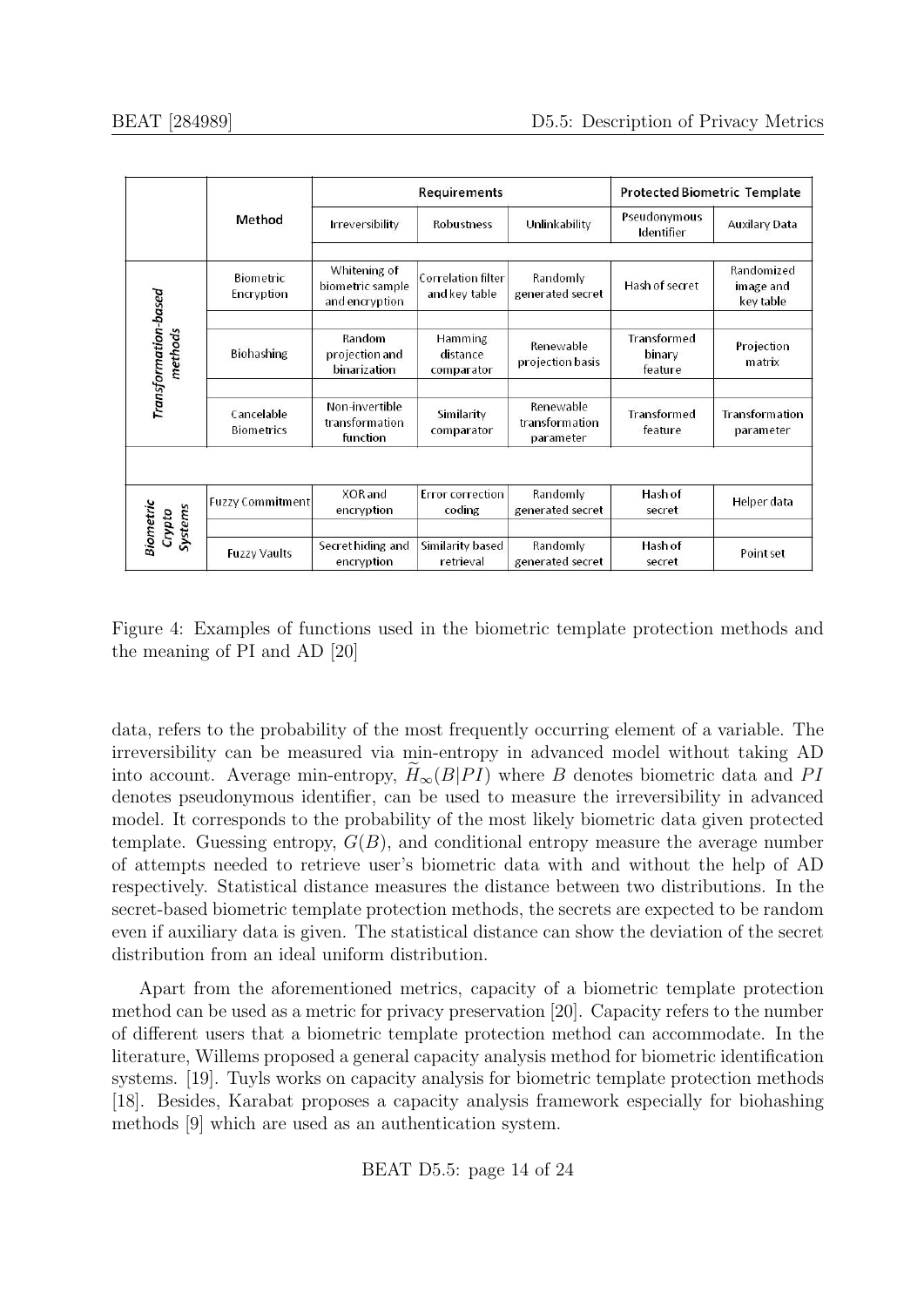| Metric              | Threat Model | Requirement     |
|---------------------|--------------|-----------------|
| Entropy             | Naive        | Diversification |
| Min-Entropy         | Advanced     | Irreversibility |
| Conditional Entropy | Advanced     | Irreversibility |
| Mutual Information  | Advanced     | Privacy leakage |

|  |  |  |  | Table 1: A Generalized Framework for Privacy Assessment |
|--|--|--|--|---------------------------------------------------------|
|--|--|--|--|---------------------------------------------------------|

#### 4.1 Diversification

Biometric template protection methods can generate a number of protected template from the same biometric feature of a user. Diversification can be defined as the maximum number of independent protected biometric templates that can be generated from the same biometric feature of a user by using a biometric template protection method. For instance, the number of biohash vectors that can be generated from the same biometric feature of a user by using the same biohashing method. The diversification can be measured via entropy of pseudonymous identifier  $PI$  (i.e.  $H(PI)$ ).

#### 4.2 Irreversibility

Irreversibility refers to the secrecy of the biometric data from which the protected template was created. In other words, the irreversibility means that the difficulty of determining (exactly or with tolerable margin) the biometric features of a user from a protected template. For instance, let us assume that a biohash vector (protected template) is generated by using a biohashing method (biometric template protection method). Here, irreversibility problem occurs if an attacker can obtain the biometric data from the biohash vector.

The irreversibility of biometric data is equivalent to security of pseudonymous identifier PI. The security of PI can be measured with conditional entropy  $H(S|AD)$  where S denotes secret of a biometric template protection method (i.e. secret key for a biohashing method) and AD denotes auxilary data (i.e. projection matrix for biohashing methods). Besides, the irreversibility can be measured by conditional entropy  $H(B|PI)$  where B denotes biometric data and  $PI$  pseudonymous identifier (i.e. biohash vector for biohashing methods as shown in Figure 4). Here, the conditional entropy measures the uncertainty about B given PI. With this construction, privacy of the biometric data B depends on the secret S. Thus, the uncertainty about B is equal to the uncertainty about S with known AD. It is proved for fuzzy commitment schemes as follows [4, 20]:

$$
H(S|AD) = H(S) - I(S; AD)
$$
  
= 
$$
H(S) + H(B) - H(AD)
$$
  
= 
$$
H(B|AD)
$$
 (1)

BEAT D5.5: page 15 of 24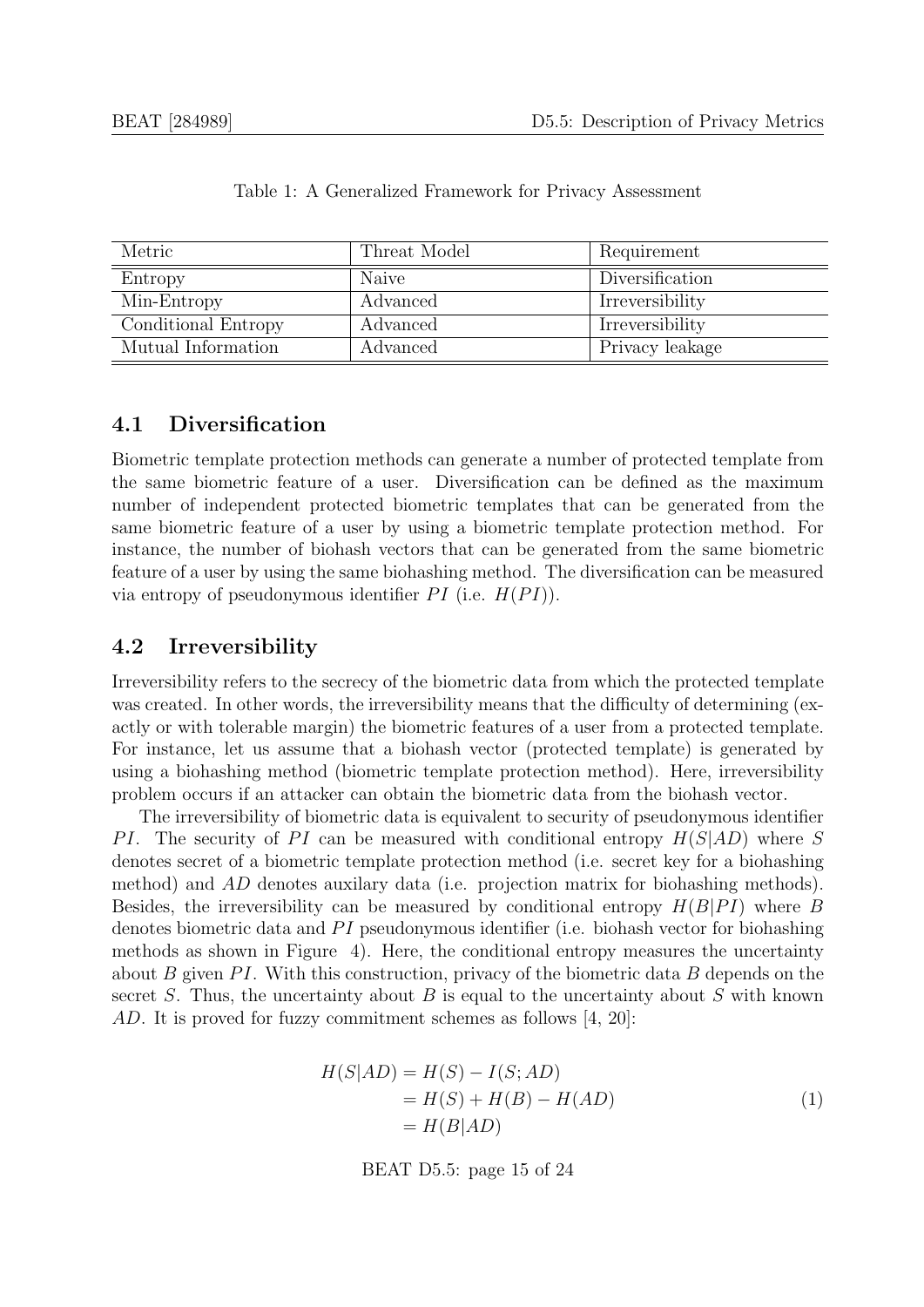where B denotes biometric feature vector of a user.

#### 4.3 Unlinkability

Biometric template protection methods generate protected templates from biometric features. These protected templates are used for either authentication or identification purposes in a biometric recognition system. One of the main goals of the biometric template protection methods is to preserve privacy of the user via protected templates. An adversary, however, may not need to generate the original biometric feature of a user in order threaten the privacy. If the adversary links the protected template with the user, he can be successful. Unlinkability between the protected template and the user means that within the biometric template protection method, from the adversary's perspective, these items of interest are no more and no less related after his observation. In other words, it means that the probability of those items (the protected template and the user) being related from the attacker's perspective stays the same before and after attacker's observation (attacker gets the protected template of the user). Actually, unlinkability has two aspects which are defined as follows:

- 1. Cross matching: When an adversary obtains two protected biometric templates, it should be hard for him to verify whether they are generated from the same user or not. On the other hand, if protected biometric templates contain personal identifiable information, cross matching can happen. For example, AD is generated by PIE and required in PIR. If AD is not random and contains user-specific information, identification of a user is feasible with AD. It is necessary to measure whether and how much personally identifiable information is contained in AD.
- 2. Leakage amplification: Combing two or more protected biometric templates should not be helpful to estimate secrets or to retrieve biometric features. Whether combination of several secure templates can increase privacy leakage and reduce security needs to be analysed. Leakage amplification limits long term applications and multiple uses of biometrics.

## 4.4 Privacy Leakage

The privacy leakage quantifies how much information about biometric data contained in a protected template [15]. The probability distribution of biometric data plays a very important role in privacy assessment. It is expected that binary biometric features have uniform distribution where a bit's probability being 1 or 0 is equal. In other words, binary biometric feature  $B$  is expected to be uniformly and independently distributed (u.i.d.), namely any element  $b_i$  of B with  $p(b_i = 0) = p(b_i = 1) = 0.5$ . On the other hand, the dependency of binary features is ignored in many biometric template protection methods. Thus, security and privacy are suspected to be highly overestimated. It is necessary to know the distribution of biometric data in theoretical analysis. When bits extracted from

BEAT D5.5: page 16 of 24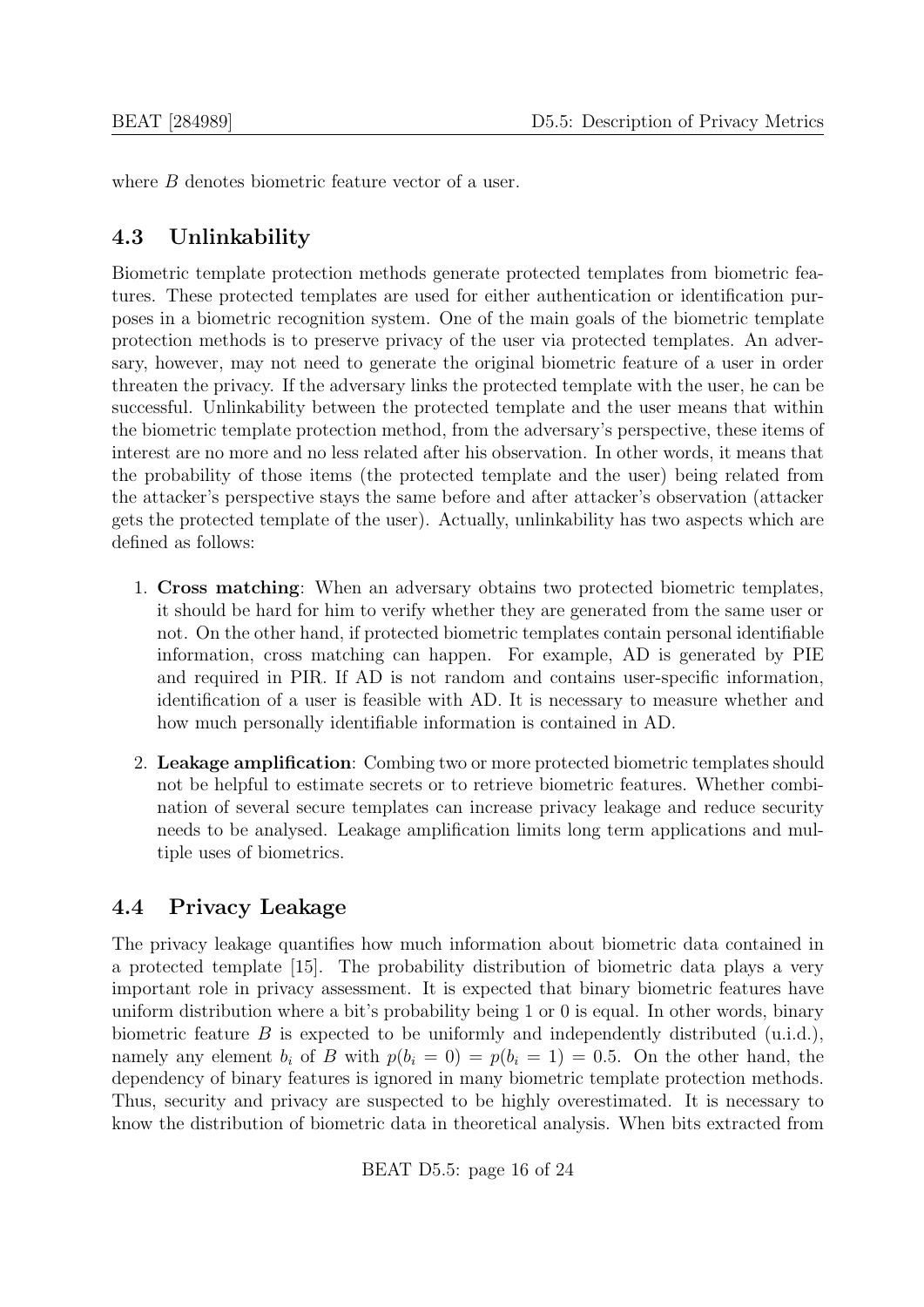biometric features are uniformly and independently distributed, it is possible to achieve perfect security from information-theoretical point of view. However, this strict condition is difficult to fulfill in real-life application and privacy leakage is unavoidable [21]. There exist privacy leakage in many biometric template protection methods in order to compensate variation of biometric data [17, 5]. The protected biometric template should contain as little biometric information as possible since exposure of biometric information is not only threat for privacy but also a serious security shortcoming. It can also be exploited to retrieve activities of a subject in other biometric applications. In the literature, Ignatenko analyses the privacy leakage in term of the mutual information between the public helper data and biometric features in a biometric template protection method. In this work, a trade-off between maximum secret key rate and privacy leakage is given [5].

Privacy leakage can be measured with the mutual information as follows;

$$
I(B; AD) = H(B) - H(B|AD)
$$
\n<sup>(2)</sup>

where  $B$  denotes biometric feature vector of a user and  $AD$  denotes auxilary data [4].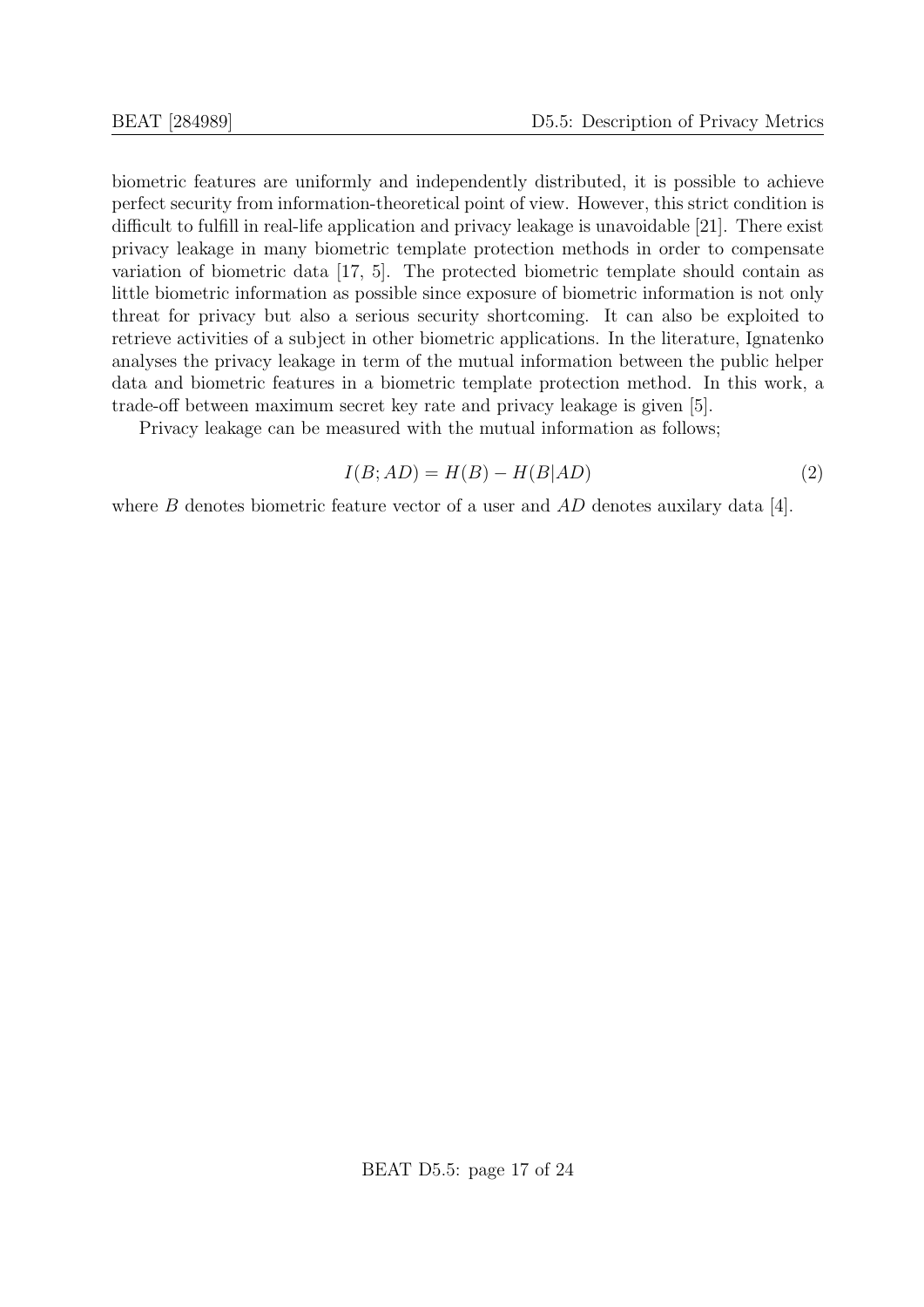# 5 Privacy Preservation Metrics for Biometric Recognition Systems

In addition to the biometric template protection methods (cf. Section 4), that can be seen as a protection at the template level, several studies have been made for protection layers at the system level to preserve privacy of the users. We here discussed the threats, goals and metrics that can be considered with respect to the analysis of a system solution.

This section introduces possible privacy preservation evaluation metrics for biometric recognition systems when seen at the system level. In other words, this section addresses the basic properties of required privacy preservation metrics for a biometric recognition system by taking into account necessary security measures.

The potential criteria for privacy preservation are derived mainly from the framework described in [14] but some general ideas are also given in [20, 16].

#### 5.1 Biometric Components

In the literature, the basic components of a biometric recognition system have been defined as illustrated by Figure 5.



Figure 5: Basic elements of a biometric recognition system

The basic components are:

- 1. Biometric sensor
- 2. Feature extractor
- 3. Matcher
- 4. Database
- 5. Decision maker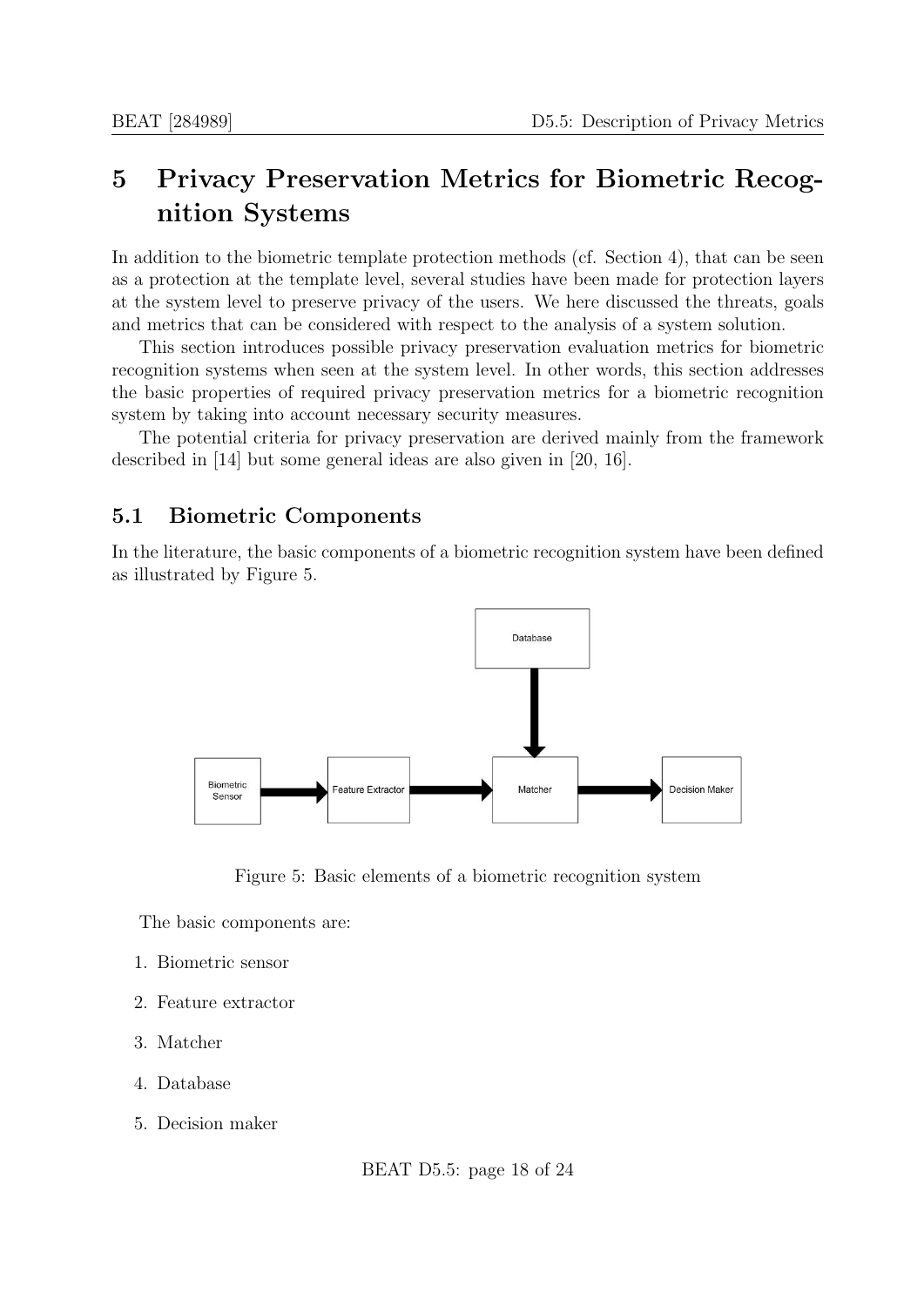These biometric components can be executed in the same location or not. When it is not possible to consider some of them as independent of the others, we have to rely on the template protection at the template level for privacy metrics. Whereas if some components are distributed in different physical or logical locations, we can elaborate a more complex system view to analyse the privacy properties.

Ten possible attack points to a biometric recognition system have been defined in [12] as shown in Figure 6.



Figure 6: Attacks against a biometric recognition system (adapted from [12])

These attacks points are originally introduced to undermine the operationnal goals of the system (ensuring an accurate decision). But they can also be a threats for the privacy of users. These attacks are as follows:

- 1. Spoofing attacks
- 2. Attack against the communication channel between sensor and feature extractor
- 3. Attack against feature extractor
- 4. Attack against the communication channel feature extractor and matcher
- 5. Attack against matcher
- 6. Attack against database
- 7. Attack against the communication channel between matcher and database

BEAT D5.5: page 19 of 24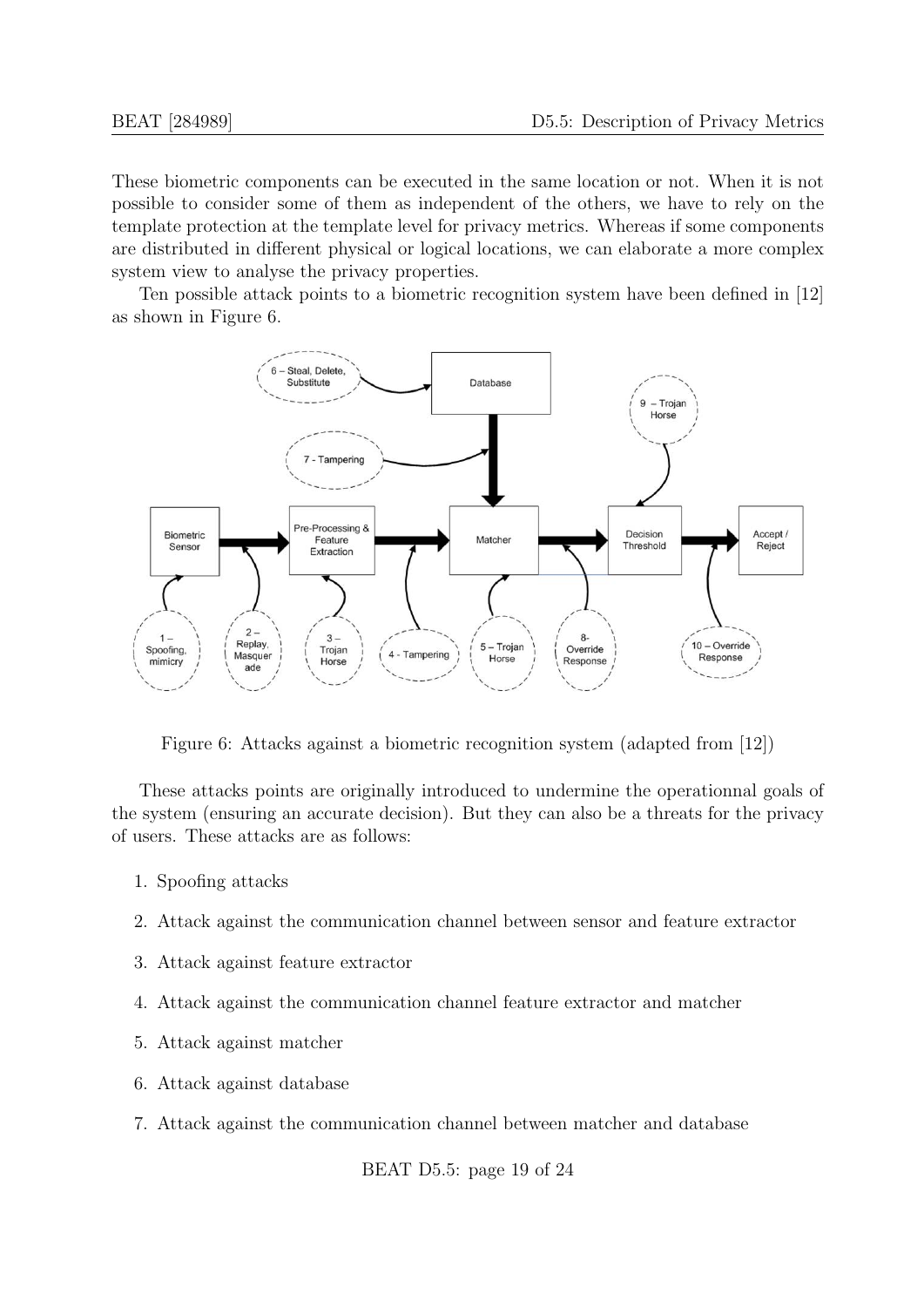- 8. Attack against the communication channel between matcher and decision maker
- 9. Attack against the decision maker
- 10. Attack against the communication channel between decision maker and application

#### 5.2 System Model

We give now a point of view mainly based on a synthesis of the general privacy framework for a biometric authentication system that is described in [14]. This recent framework considers insider attacks of biometric authentication protocols with respect to user and data privacy. In fact, even in the case of a biometric system with several distributed entities, it is important to circumvent function creep of the system, where an adversary might try to learn information either on biometric data or on users that are in the system.

This framework gives a general system model involving four logical entities on which the biometric components introduced above will be implemented: a sensor, an authentication server, a database and a matcher.

And the difficult point is to analyze whether one or a combination of these entities could exploit potential privacy leakages when they have a malicious behavior. Security against external eavesdroppers is handled via quite classical security measures (confidentiality, integrity, secure communication).

#### 5.2.1 Enrolment

In the system, a user, who has previously registered his biometric data  $b_i$  during the enrollment procedure, wishes to authenticate to a particular service. In the context of the service, the user has been assigned an identifier  $ID_i$ , which only has meaning within this context. The biometric reference data  $b_i$  are stored by the database, who links the data to identifier i. The mapping from  $ID_i$  to i is only known by the authentication server, if relevant. Note that in some applications it is possible that the same user is registered for the same service or in the same database with different samples,  $b_i$  and  $b_j$ , and different identities, i.e.,  $ID_i \neq ID_j$  in the service context or  $i \neq j$  in the database context. The property of not being able to relate queries under these different identities is called *identity* privacy.

#### 5.2.2 Authentication

During the authentication procedure the sensor captures a fresh biometric sample  $b_i$  from the user and sends the sample to the authentication server. The authentication server manages authorizations and controls access to the service. To make the authorization decision, the authentication server will rely on the result of the biometric verification (or possibly identification) procedure that is obtained via the matcher. It is assumed that there is no direct link between the matcher and the database. As such, the authentication

BEAT D5.5: page 20 of 24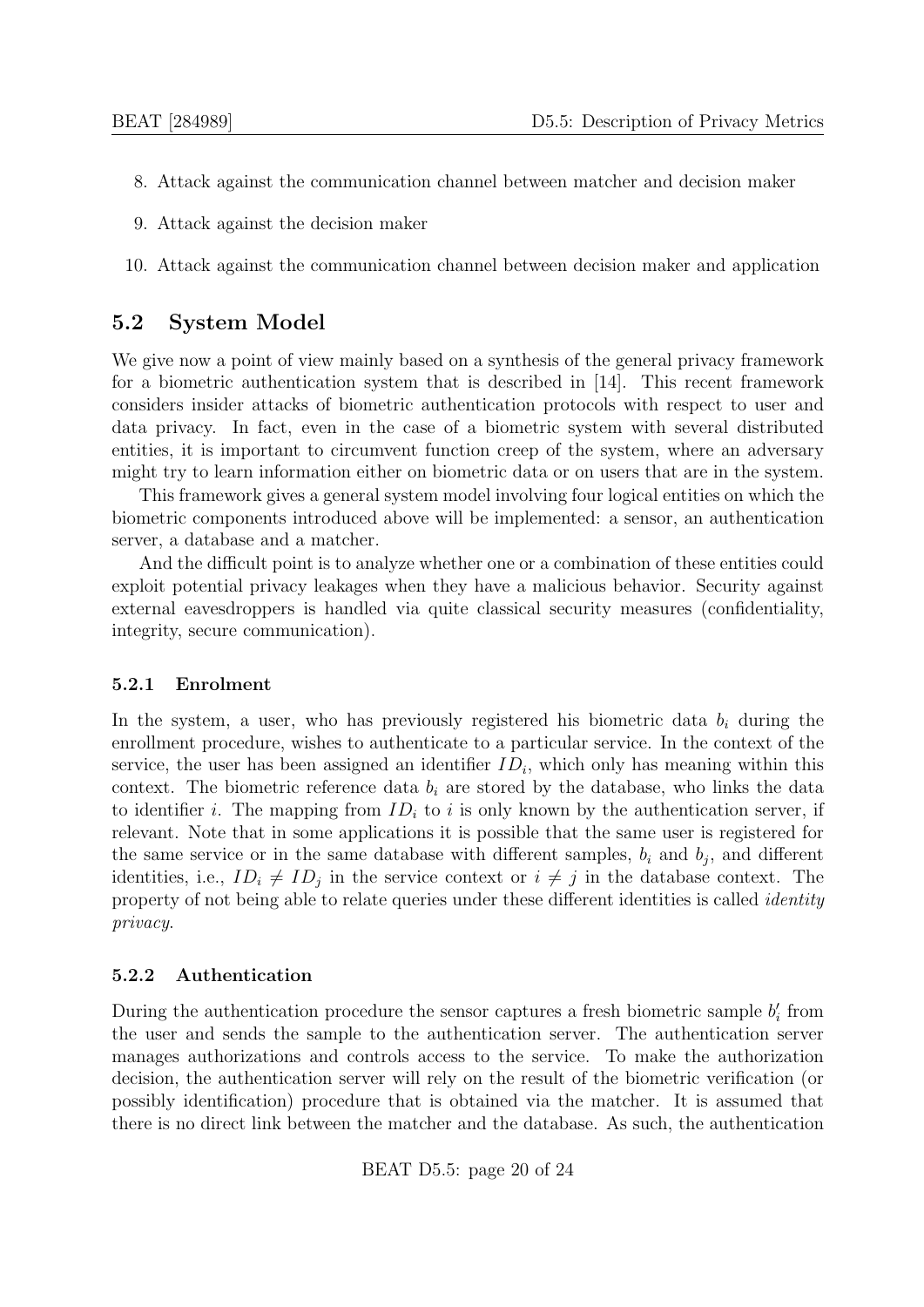server requests from the database the reference data that are needed by the matcher and forwards them to the matcher.

## 5.3 Attackers

Two types of attackers are possible: internal attackers are corrupted components in the system and external attackers are entities that only have access to a communication channel. It is important to verify that the system ensures the security of the scheme against any external attacker. This can be achieved by an external security layer, generally independent of the core protocol specification, for instance with encryption for confidentiality of the communication channels and of the data when at rest. This is a first privacy level to measure on the system: Is there a privacy leakage with respect to an external adversary?

There are also two types of internal attackers: passive ones (that follow the protocol but are happy to learn information from the data that pass through them) and active ones that can deliberately deviate from the protocol to create information leakage. This is a second privacy level to measure on the system: Is there a privacy leak with respect to an internal passive adversary or to an active one?

The sequel of this section discussed the potential criteria for privacy preservation. The first ones correspond merely to external attackers or, honest-but-curious and isolated internal entities (part of those criteria are mentioned in [20, 16]). Then more details are given with respect to complex privacy issues related to combination of internal malicious entities (as described in [14]).

## 5.4 Basic Requirements

#### 5.4.1 Communication Requirements

Since private information are communicated between the different entities, confidentiality and integrity mechanisms that thwart attacks based on distinguishing private data and perturbing any data by an external adversary.

#### 5.4.2 Storage Requirements

Since private information are stored in a database for authentication or identification purposes in a biometric recognition system, the database should ensure confidentiality of the data in such a way that it is possible neither to distinguish private data (irreversibility and unlinkability), nor to modify them (in order to avoid privacy leakage after potential perturbations).

#### 5.4.3 User and Sensor Requirements

The user and the sensor should be limited in their possible actions, in particular to avoid them searching for a collision (as described in Section 3).

BEAT D5.5: page 21 of 24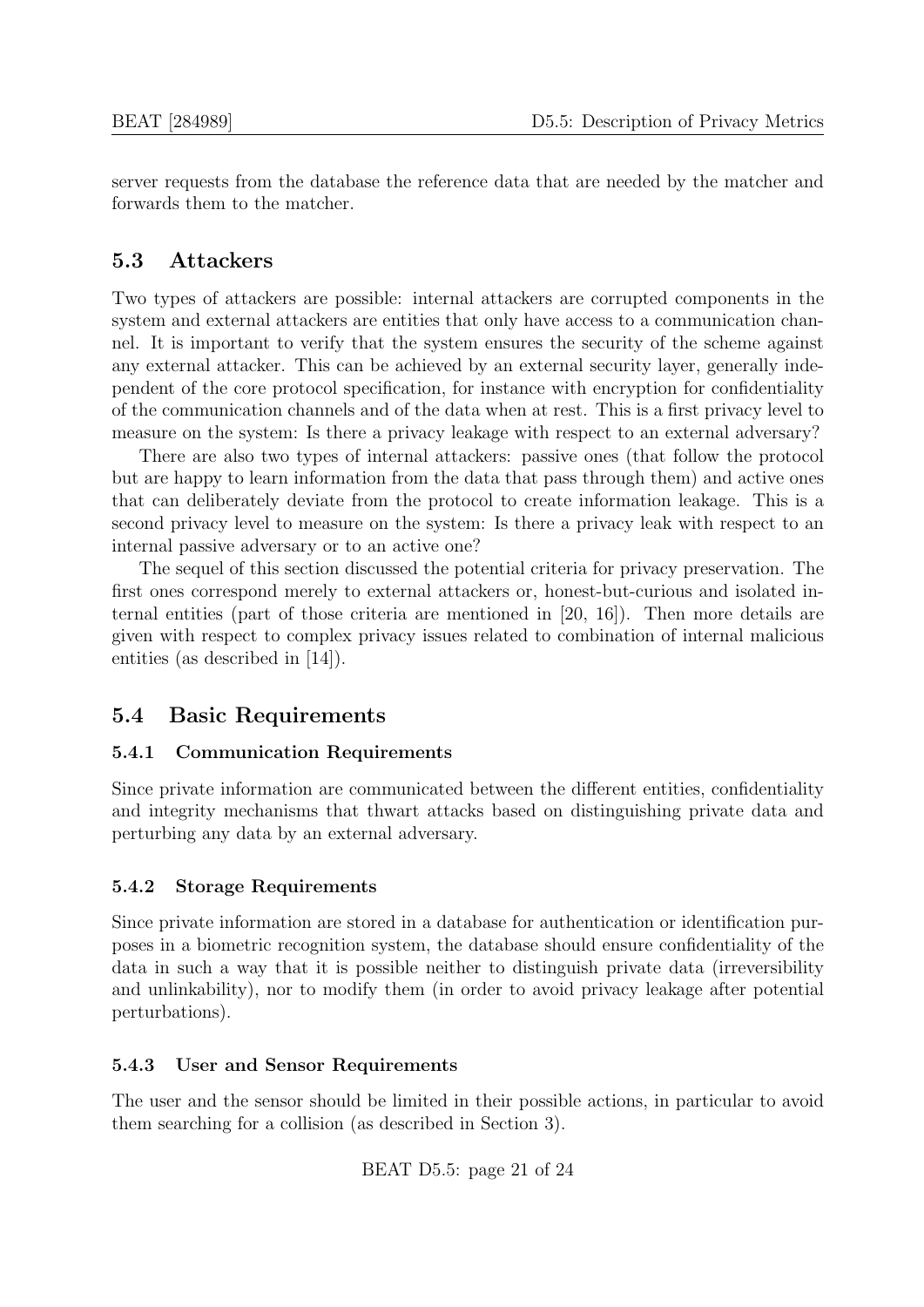## 5.5 Advanced Privacy Requirements

To analyse precisely the potential privacy issues, the following attack goals are defined:

• Learn reference  $b_i$  (fully or partially): the full leakage is the recovery of the full template, authorization leakage is to construct a sample close (i.e. that would result on a successful authentication) to  $b_i$  and minimum leakage is the retrieval of information that enables to link references. If the system thwarts this attack, we say that it achieves biometric reference privacy.

This attack is a threat with respect to the authentication server, the matcher, potentially the database (if the system is designed to make confidential the data stored in the database), and a combination of those entities.

• Learn sample  $b_i$ : Similar as in the attack goal above but for the fresh samples. When the system is resistant, we have biometric sample privacy.

This attack is a threat with respect to the authentication server, the matcher, the database and a combination of those entities.

• Trace users with different identities: This corresponds to the case when different references from the same user, possibly coming from different systems, can be linked together. We have identity privacy when the system avoids such leakage.

This attack is a threat with respect to the authentication server, the matcher, potentially the database (if the system is designed to make confidential the data stored in the database), and a combination of those entities.

• Trace users over different queries: This attack refers to the possibility of linking queries, either anonymised or not, based on i,  $ID_i$ ,  $b_i$  or  $b'_i$ . When this attack is prevented, we say that the system ensures transaction anonymity.

This attack is a threat with respect to the database, the matcher, potentially the authentication server (if the system is designed to make private the identities on the service side), and a combination of those entities.

Privacy leakage with respect to the user or the sensor is not generalized as above but should also be investigated (in particular in combination with the other insider attack points: authentication server, database, matcher).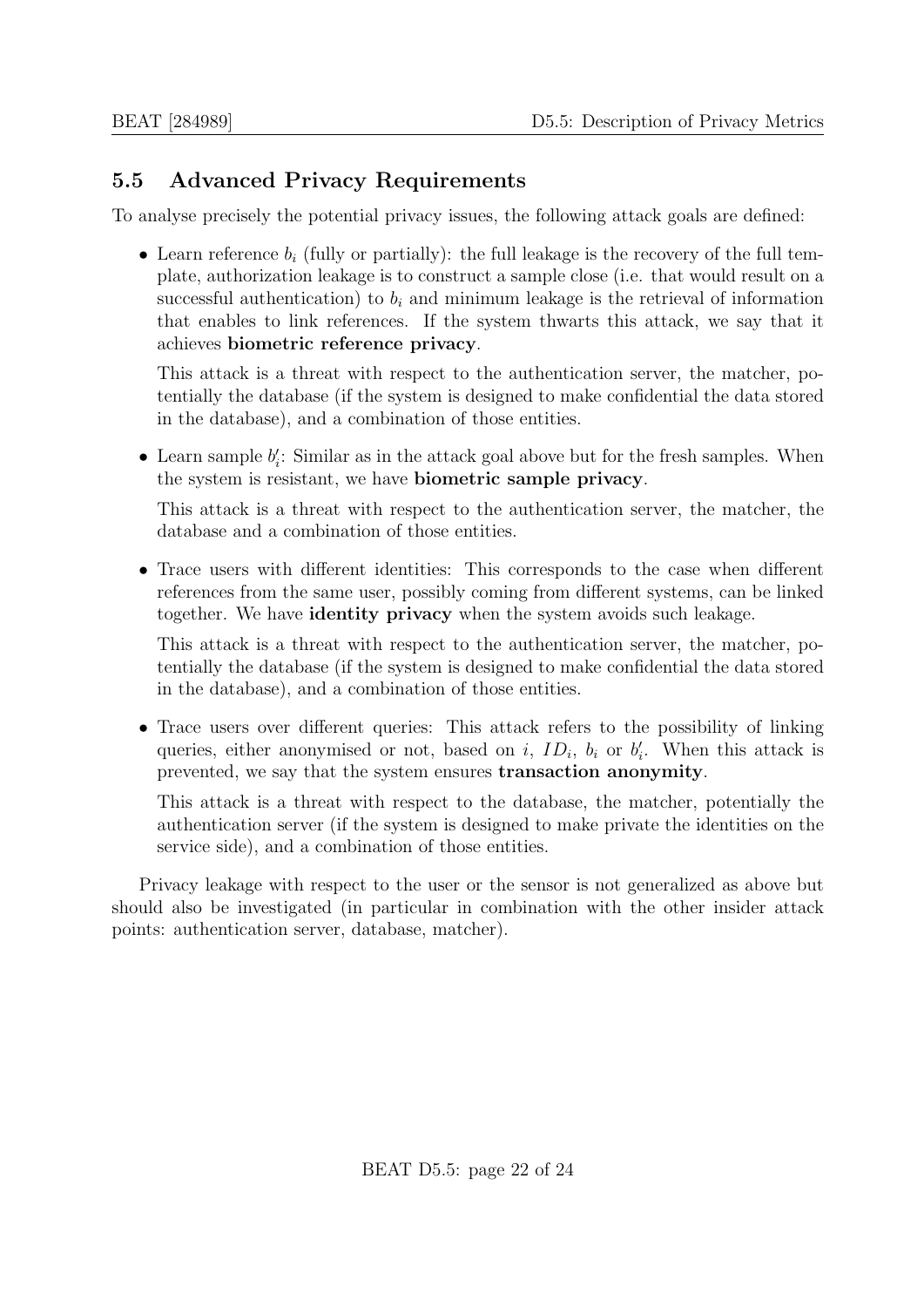## 6 Summary

In this deliverable, literature review for privacy metrics of biometrics has been achieved. The number of potential candidates for privacy metrics have already been identified for both biometric template protection methods and biometric recognition systems. The more detailed analysis and implementation will be achieved in the next deliverable (D5.6 Metrics for the evaluation of privacy preservation).

# References

- [1] Directive 95/46/ec of the european parliament and of the council. In Offical Journal of the European Communities, page 281, 1995.
- [2] I. J. S. 27. Iso/iec 24745 information technology security techniques biometric template protection. June 2011.
- [3] R. Belguechi, E. Cherrier, and C. Rosenberger. How to evaluate transformation based cancelable biometric systems? In NIST International Biometric Performance Testing Conference (IBPC), 2012.
- [4] T. Ignatenko. Secret-key rates and privacy leakage in biometric systems, 2009.
- [5] T. Ignatenko and F. Willems. Secret rate privacy leakage in biometric systems. In Proceedings of the 2009 IEEE international conference on Symposium on Information Theory - Volume 4, ISIT'09, pages 2251–2255, Piscataway, NJ, USA, 2009. IEEE Press.
- [6] A. K. Jain, A. Ross, and S. Prabhakar. An introduction to biometric recognition. IEEE Trans. on Circuits and Systems for Video Technology, 14:4–20, 2004.
- [7] C. Karabat and H. Erdogan. Discriminative projection selection based face image hashing. *IEICE Transactions*, 95-D(5):1547-1551, 2012.
- [8] C. Karabat and H. Erdogan. Error-correcting output codes guided quantization for biometric hashing. IEICE Transactions, 95-D(6):1707–1712, 2012.
- [9] C. Karabat, H. Erdogan, and M. Mihcak. Information theoretic capacity analysis for biometric hashing methods. In Digital Signal Processing (DSP), 2011 17th International Conference on, pages 1 –6, july 2011.
- [10] A. Nagar, K. Nandakumar, and A. K. Jain. Biometric template transformation: a security analysis. In Media Forensics and Security, page 75410, 2010.
- [11] S. Prabhakar, S. Pankanti, and A. K. Jain. Biometric recognition: Security and privacy concerns. IEEE Security  $\mathcal B$  Privacy, 1(2):33-42, 2003.
- [12] N. K. Ratha, J. H. Connell, and R. M. Bolle. An analysis of minutiae matching strength. In Proc. 3rd AVBPA, pages 223–228, 2001.
- [13] N. K. Ratha, J. H. Connell, and R. M. Bolle. Enhancing security and privacy in biometrics-based authentication systems. IBM Systems Journal, 40(3):614–634, 2001.

BEAT D5.5: page 23 of 24